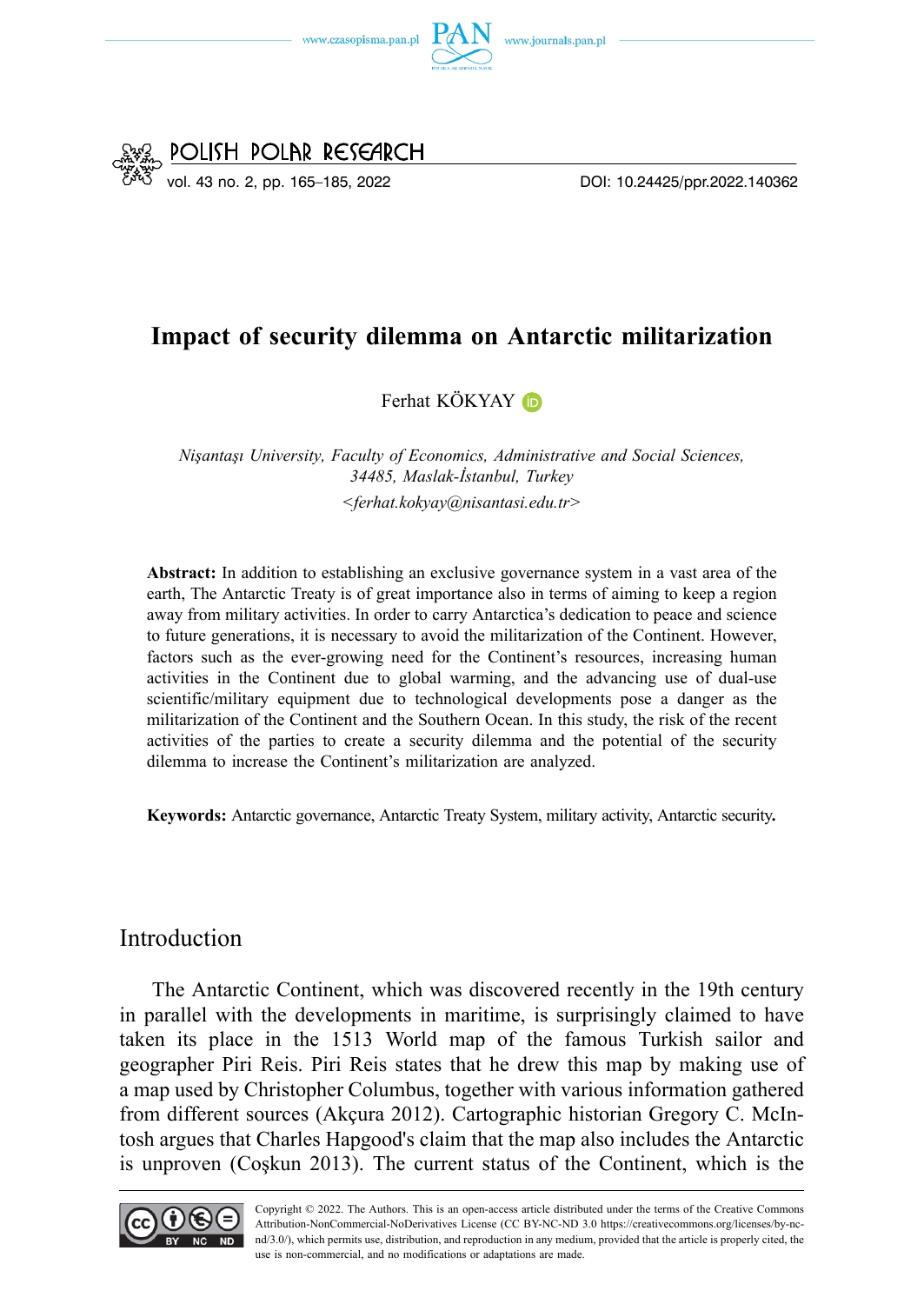subject of these claims, is determined by the Antarctic Treaty signed in 1959. Along with determining the status of the cold, distant, desolate, ice-covered Continent with no indigenous people, the Antarctic Treaty also gave it another unique feature as the only continent free of weapons and soldiers in the world. Article 1 of the Antarctic Treaty provides the exception to this by allowing the use of military personnel or equipment for scientific research other peaceful purposes. In the process leading up to the 1959 Treaty, the tense environment created by the claims of sovereignty over the Continent (Australia, New Zealand, Argentina, Chile, France, UK, and Norway had claims on the Continent) was somewhat calmed by the International Geophysical Year (IGY) held in 1957– 1958. Subsequently, the negotiations under the USA's leadership and with the participation of the Soviet Union resulted in the Antarctic Treaty, which dedicated the Continent to peace and science. In the negotiations that started in 1958 and lasted for 18 months, it was seen that especially the USA, the USSR and the United Kingdom tried to prevent their opponents from gaining superiority over the Continent. These parties tried to accomplish this by methods that would not cause new tensions in the already tense environment created by the Cold War (Dodds 2008).

All claims of the states regarding territorial sovereignty in Antarctica were explicitly protected in Article 4, this article also prevented new claims from being asserted while the Treaty is in force. The treaty was signed in Washington on December 1, 1959, by twelve countries participating in the IGY events and invited to the conference by the host country, the United States. These countries included Argentina, Australia, Belgium, Chile, France, Japan, New Zealand, Norway, Union of South Africa, USSR, United Kingdom of Great Britain and Northern Ireland.

When the Treaty, which was signed in a bipolar international system, came into effect in 1961, it gave great hope to the efforts for peace, as it put forth a unique system. Hopes for cooperation and a peaceful world increased after the Treaty, and comments were made that the Treaty could set an example for future relations. Polar scientist and explorer Laurence McKinley Gould's assessment of "a document unique in history that may take its place alongside the Magna Carta and other great symbols of man's quest for enlightenment and order" (Berkman 2009, p. 412) during the ratification of the Treaty by the United States conveyed the optimistic mood.

With The Antarctic Treaty being the main element, together with additional and complementary conventions, protocols, measures, and recommendations the system of international treaties on the continent's governance is called the Antarctic Treaty System (ATS). As of today, the Antarctic Treaty has been signed by 54 parties. The Antarctic Treaty Consultative Meeting (ATCM) is the decision-making process of the ATS. It was held once every two years until 1994 and then annually. In these meetings, the consultative parties have the right to vote, whose number increased to 29.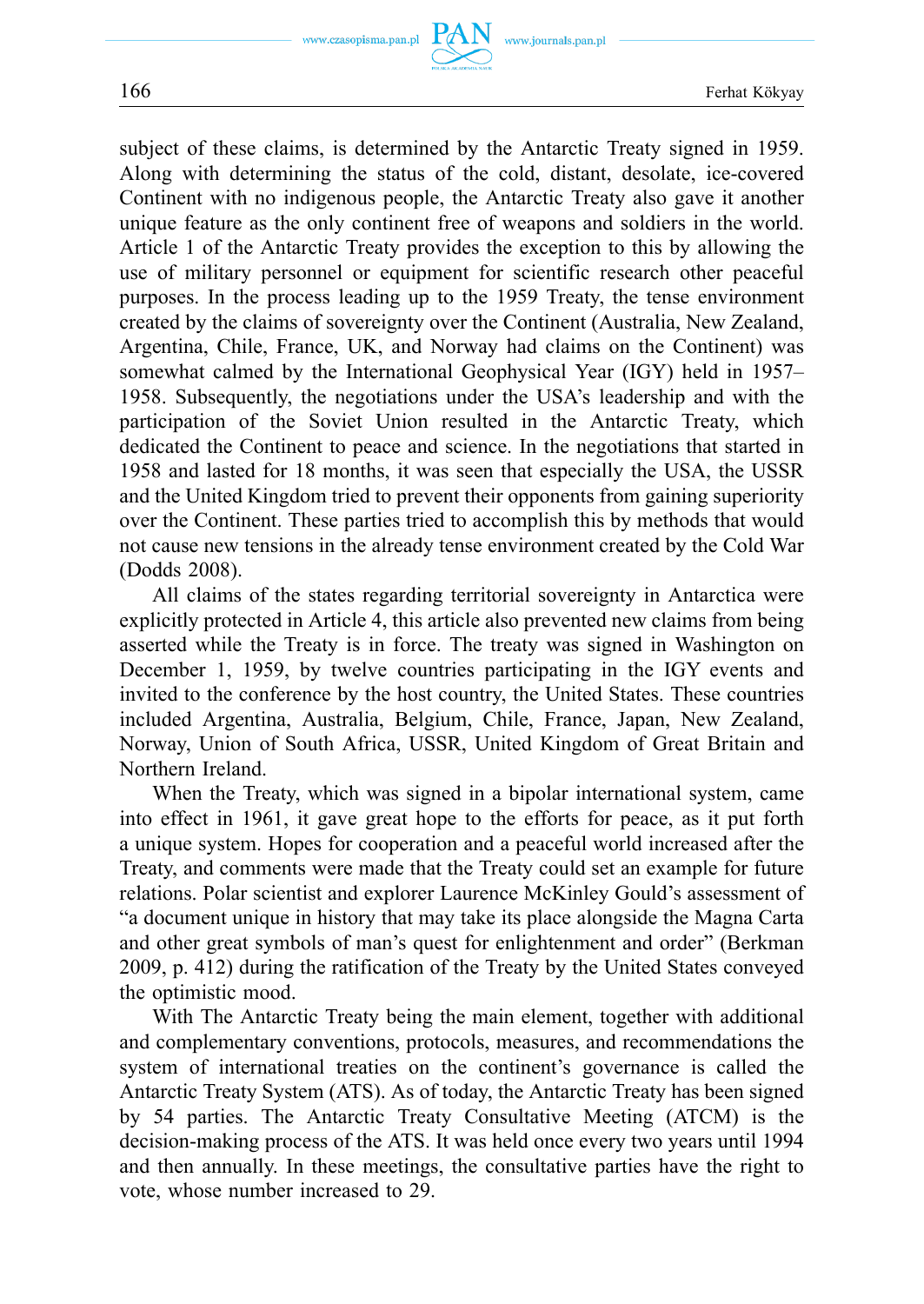www.czasopisma.pan.pl  $\text{ PAN}_{\!\!A\text{W}}$  www.journals.pan.pl

Security dilemma and Antarctic militarization 167

With the governance system formed with ATS, one of the problems faced by the Continent, which struggles with various risks such as destruction of natural life, inability to protect living species, global warming, pollution, and deterioration, is the problem of the militarization of the Continent. According to the Antarctic Treaty, the parties cannot openly take steps in this direction; however, the treaty is far from imposing clear sanctions. It is considered that some of the parties engage in the militarization of the Continent by carrying out covert military activities (McGee *et al.* 2021). These activities are caused by global warming and technology making it easier to access the Continent, the increasing need for underground and biological resources, and technological developments enabling dual-use scientific/military equipment. There are some studies on the militarization problem of Antarctica (Almond 1985; Batemen 2013; McGee *et al.* 2021). This study aims to eliminate the lack of analysis of the militarization problem of the Continent in the context of the security dilemma. In the study, the activities related to the militarization of the Continent (also the Southern Ocean), especially in the last period, were analyzed with the qualitative scanning method, and the risks that the Continent bears in this respect were evaluated together with the effects of the security dilemma in order to contribute to the literature in this sense.

## Measures against the militarization of Antarctica

Along with presenting a unique governance system, one of the most significant features of the Antarctic Treaty is that it is a crucial arms control treaty that has been in effect for a long time in a large part of the world. The Antarctic Treaty adopts the principle of "Recognizing that it is in the interest of all mankind that Antarctica shall continue forever to be used exclusively for peaceful purposes and shall not become the scene or object of international discord" (Antarctic Treaty 1959). For this purpose, the first paragraph of Article 1 of the Treaty is devoted to this subject; "Antarctica shall be used for peaceful purposes only. There shall be prohibited, inter alia, any measures of a military nature, such as the establishment of military bases and fortifications, the carrying out of military maneuvers, as well as the testing of any type of weapons". In the same period, the concept of "peaceful use or peaceful purposes" is encountered in international regulations related to space, which is a field of international politics. Peaceful use was referred to in the resolution titled "Question of the Peaceful Use of Outer Space", which was the first international norm accepted by the UN in 1958. This was an effect of the studies on the exploration of space which began in the 1950s (General Assembly 13th session, RES 1348 (XIII)). The principle of using space for peaceful purposes was also adopted in the text of "Treaty on Principles Governing the Activities of States in the Exploration and Use of Outer Space, Including the Moon and Other Celestial Bodies", which was opened for signature in 1967 and entered into force in the same year.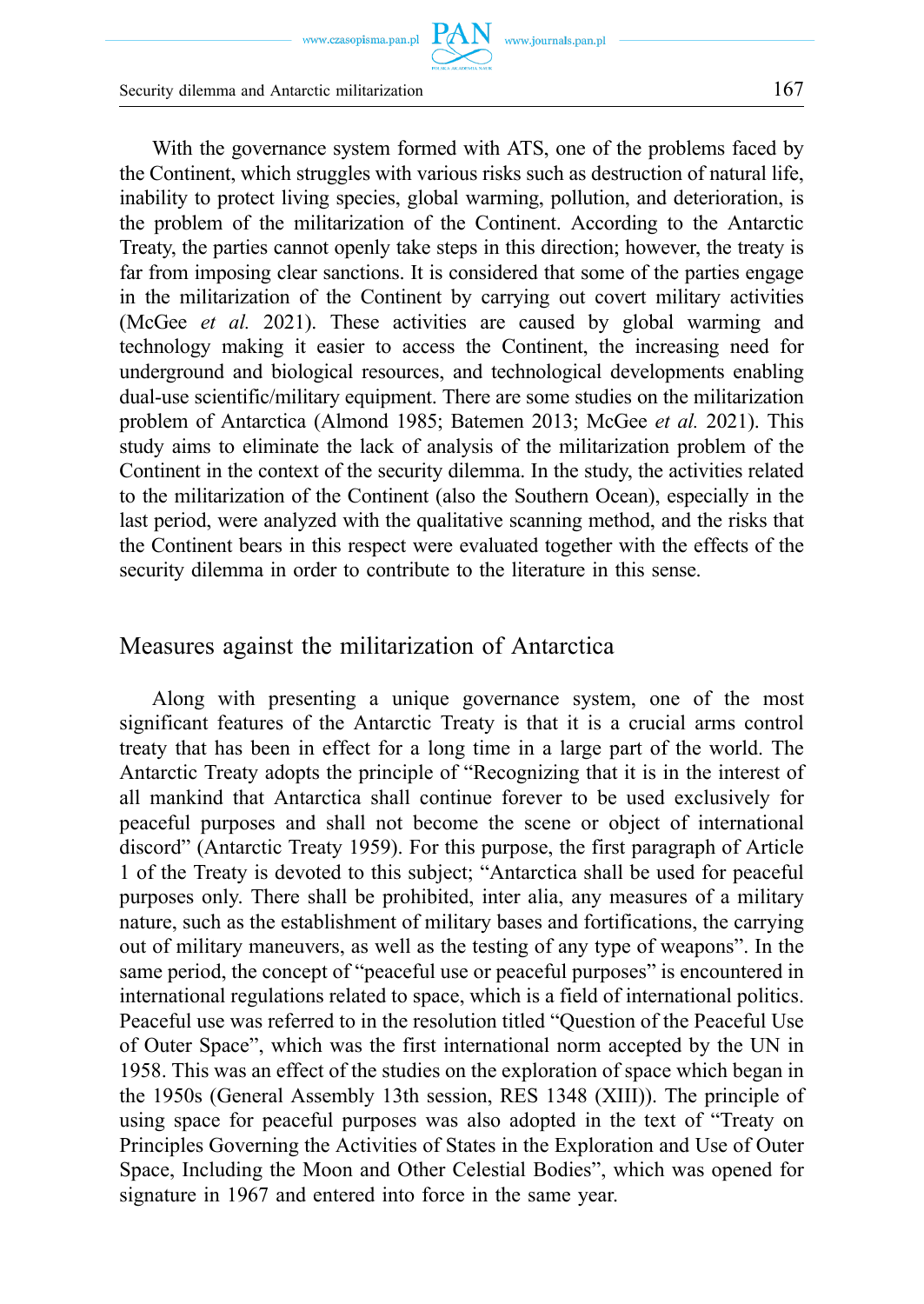Measures taken against military activities in the very first articles of the Antarctic Treaty suggest that the most worrying threat is the use of the Continent for these purposes by any party. Immediately afterward, the exception regarding military personnel and equipment that the parties can use in the Continent is determined in Article 1 of the Treaty as "The present Treaty shall not prevent the use of military personnel or equipment for scientific research or for any other peaceful purpose". It would be appropriate to specify this qualification clause of the Treaty as the most fundamental element underlying the risk of militarization of the Continent. Hemmings (2020), correctly describes this situation in the Treaty as a functional gap.

The 5th Article of the Treaty, on the other hand, made the Antarctic Treaty the first international treaty to ban nuclear weapons, albeit regionally (Musto 2019). Article 5 prohibits "Any nuclear explosions in Antarctica and the disposal thereof radioactive waste material". Again, in the same Article, international agreements concerning the use of nuclear energy, including nuclear explosions and the disposal of radioactive waste material to which the Treaty's consultative countries are parties are accepted as valid in Antarctica.

With Article 7 of the Treaty, which includes the provision "In order to promote the objectives and ensure the observance of the provisions of the present Treaty, each Contracting Party whose representatives are entitled to participate in the meetings referred to in Article IX of the Treaty shall have the right to designate observers to carry out any inspection provided for by the present Article", it was made possible to audit the activities of the parties in the Continent. It would be accurate to say that this Article explicitly addresses the prohibition on the use of military personnel and equipment brought by Article 1 of the Treaty. Observers assigned in this context have total freedom to enter all areas of Antarctica at any time, and Consultative Parties also have the opportunity to conduct air surveillance over all or certain areas of the Continent. In addition to the aforementioned active control procedures, a passive measure has been introduced with paragraph 5 of Article 7, the principle of prior notice. This principle is about the military personnel and equipment intended to be sent to Antarctica within the conditions defined in the second paragraph of Article 1 of the Treaty.

It is seen that countries avoided the militarization of territories that did not belong to anyone, such as space and Antarctica, due to the emphasis on peaceful purposes at the time the Treaty was signed. Although an inspection infrastructure has been established for Antarctica with the possibility of observation, there are no concrete sanctions set in the Treaty. There is however, the very real possibility of international criticism about those who do not comply with these rules. The procedure to be followed in the event of a dispute arising between the parties of the treaty is put in place by Article 11, which suggests peaceful means and, with consent of all parties of the dispute, referral to the International Court of Justice. While sanctions may be imposed as a result of resolving disputes through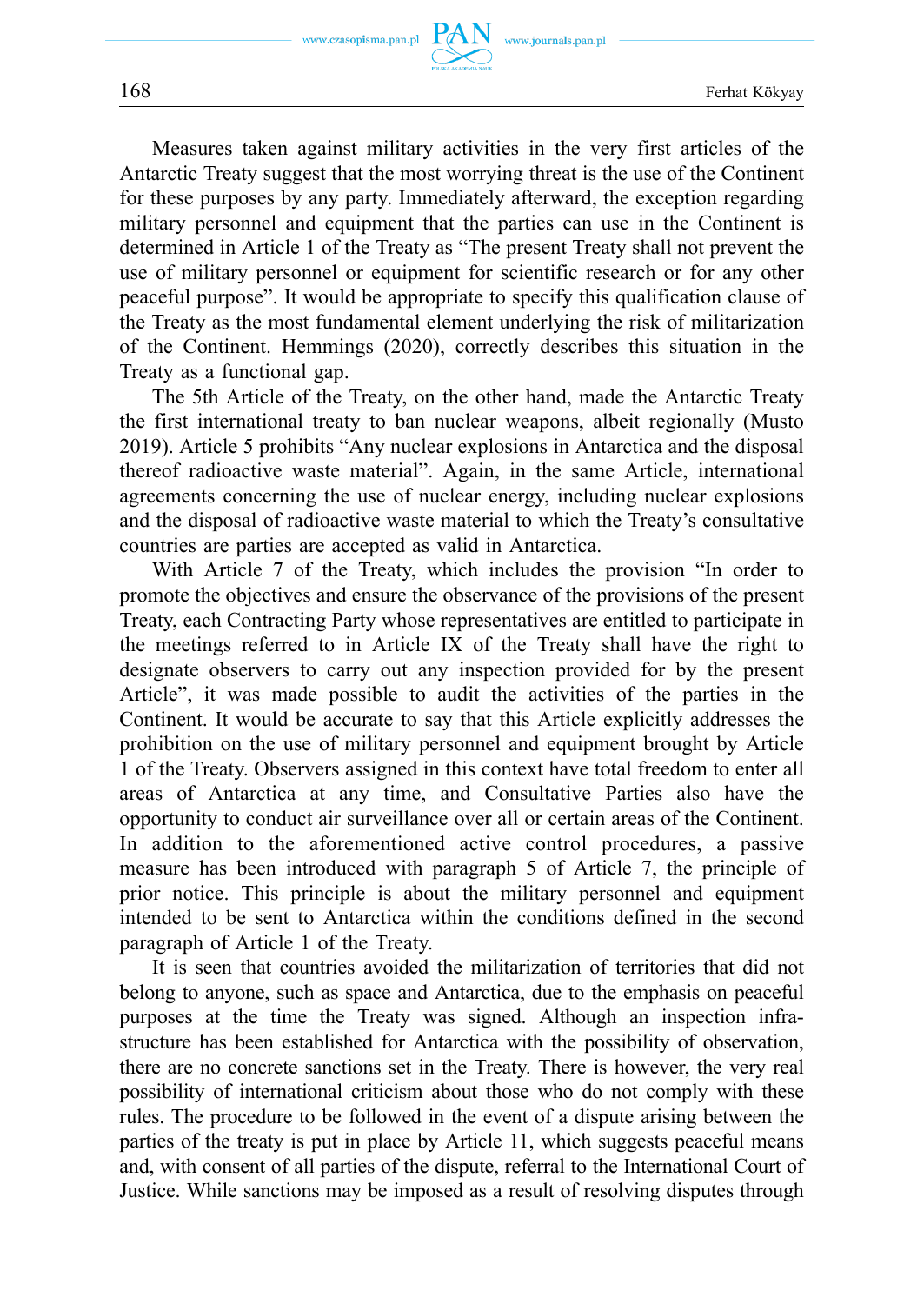Security dilemma and Antarctic militarization 169

negotiation, inquiry, mediation, conciliation, arbitration, judicial settlement or referral to the International Court of Justice, the applicability of these methods are debatable when the dispute is about militarization. Of course, in the event of a violation in any such territory, the first thing that comes to mind is the response of the other parties by acting in the same way (Almond 1985, p. 232).

The continent's militarization risk

**Conceptual dimension. —** Although what is meant by militarization and what behavior patterns or equipment will be included in this definition seem simple, this definition often confuses people. It should be noted that activities related to the definition of militarization do not necessarily have to be performed by military personnel (Batemen 2013). With the developing equipment, techniques, and tactics, the definition of military power evolves; it changes depending on the perception of enemy and the tools and methods used by the parties to break each other's will to fight. Non military personnel can also take part in these activities. The concept of militarization can be expressed differently in relation to regional, national, or international security concepts, depending on the context and activity in question. It is synonymous with assuming a military character, equipping with military power or equipment, or making something fit for military use. According to the field of activity, it is possible to observe this concept in the militarization of management, education, industry, and artificial intelligence (Sisson 2020). According to the environment in which it takes place, it can be the militarization of a region, space, cyber world, seas, or a social sector. It can also mean the militarization of a social group, as in the militarization of youth, workers, and students. In other words, militarization; is the positioning, structuring, and equipping of the state and social organizational structures to support the elements of military power. This can be done against a possible danger of war/use of force or to protect interests, obtain benefits, or the desired environment. This concept can be briefly defined as the emergence of military purposes in an environment or activity and keeping these purposes in the foreground, giving them importance. In this study, this concept is not analyzed in its ideological dimension (militarism), but factually in the context of the militarization of a region (Antarctica). As well as the direct use of Antarctica to support land, sea and air military operations, the placement of some supporting infrastructural systems on the Continent can be considered within the scope of the Continent's militarization. These infrastructural systems can have many uses like the Global Navigation Satellite Systems providing remote sensing, early warning/ notification, communication/data transfer, command and control, location detection, and navigation/monitoring. However, to avoid conceptual confusion on the subject, it should be noted that the concept of armament is accepted as a method of militarization discussed in the study.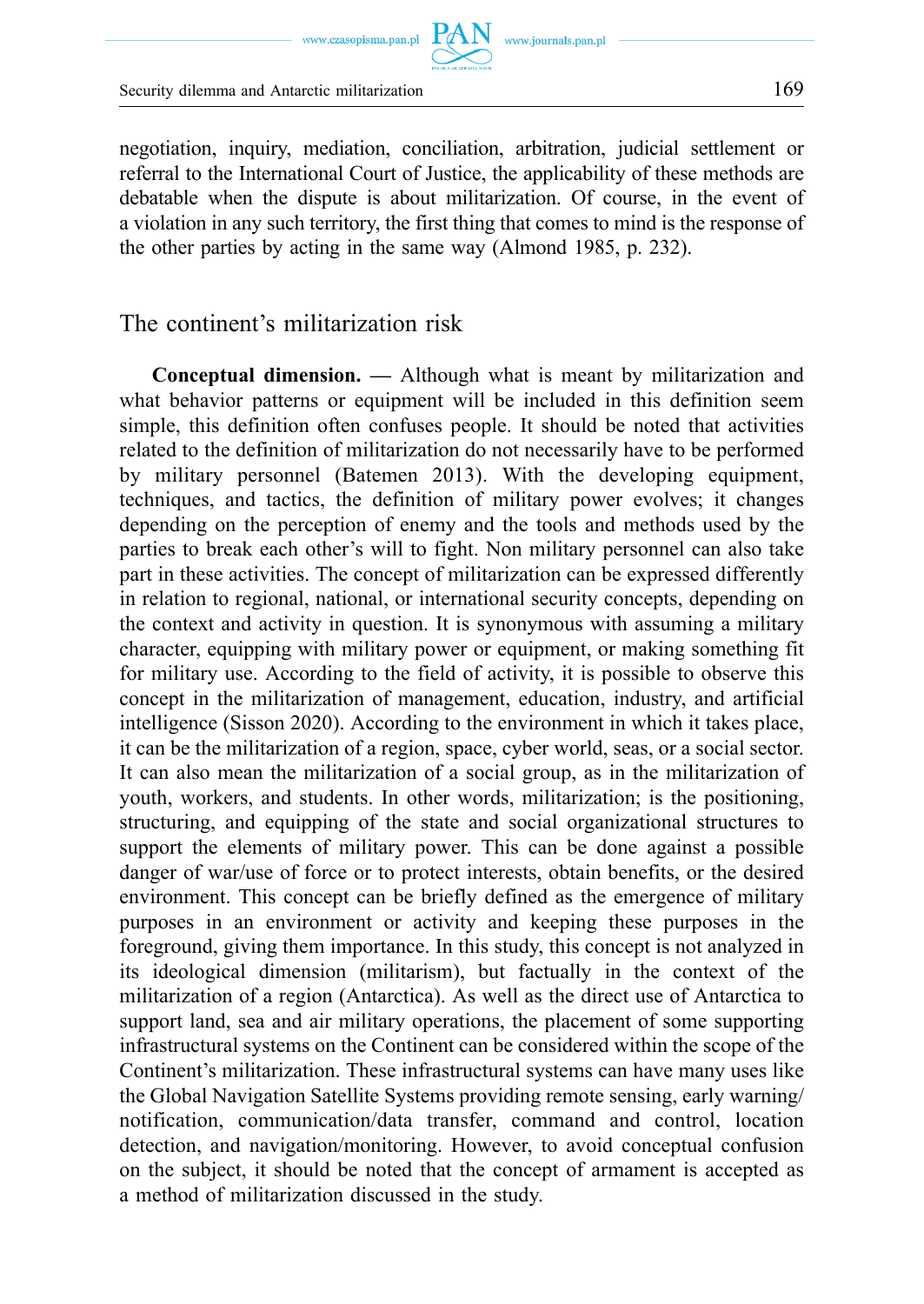**Factors that lead to militarization. —** A fairly large piece of land on our planet has so far not been suitable for human habitation due to natural conditions. On the other hand, it is becoming more and more obvious that Antarctica has great economic value because of its biological and underground resources, as well as its increasing tourism potential (Jabour 2015, p. 40, 45). The existence of underground resources like precious metals such as gold and silver and minerals such as copper, lead, zinc, and coal (U.S. Congress, Office of Technology Assessment 1989, p. 93–124), which have been revealed by various studies, together with claims of sovereignty in a part of the Continent is one of the developments that may cause the militarization of the Continent. Article 7 of the Madrid Protocol, which was signed on 4 October 1991, in Madrid and entered into force in 1998, prohibits exploration and operation activities related to mineral resources in Antarctica, except for scientific research. However, the absence of a clear definition of which activities are related to the exploration of underground resources and which activities are scientific provides the opportunity to carry out dual-purpose activities. Adding to this the absence of a clear provision on the prohibition of exploration/ exploitation in the ocean up to 60 degrees south latitude results in an ambiguous situation. A similar ambiguity exists regarding the use of ice floes on the Continent as a source of freshwater for ice mining. The expectation that the Madrid Protocol, which is the biggest obstacle to the operation of these resources, can be changed after the year 2048 has recently increased the concerns about the Continent's militarization. The Madrid Protocol can be amended at any time with the consensus of the Antarctic Treaty consultative meeting according to the Antarctic Treaty, or it may be revised after 2048 at the request of one of the Consultative Parties.

Global warming has begun to affect human life negatively today. It is evaluated that global warming, which has effects such as rising sea levels, excessive precipitation, increasing forest fires, and drought, will result in climate change and melting of glaciers in Antarctica. NASA has determined that an average of 151 billion tons of ice per year is lost in Antarctica (NASA 2021; Singh B. R. and Bahadur A. 2016). It is also considered that this may lead to the creation of a more favorable environment for both human life on the Continent and the exploitation of the Continent's resources. In such a situation, it is considered that competition over the use of these resources may trigger militarization. However, in the face of this problem, which is attracting increasing global attention, there are also optimistic expectations that nations can come together and eventually, global warming can cause global unification (Gardiner *et al.* 2021). A global impact in this sense would not only prevent the militarization of Antarctica but also ensure the stability of the ATS.

Every year, Antarctica emerges as a destination that attracts more tourists and tourism businesses around the world. While 56 168 visitors participated in the Antarctic tour in the 2018–2019 period, this number was determined as 73 991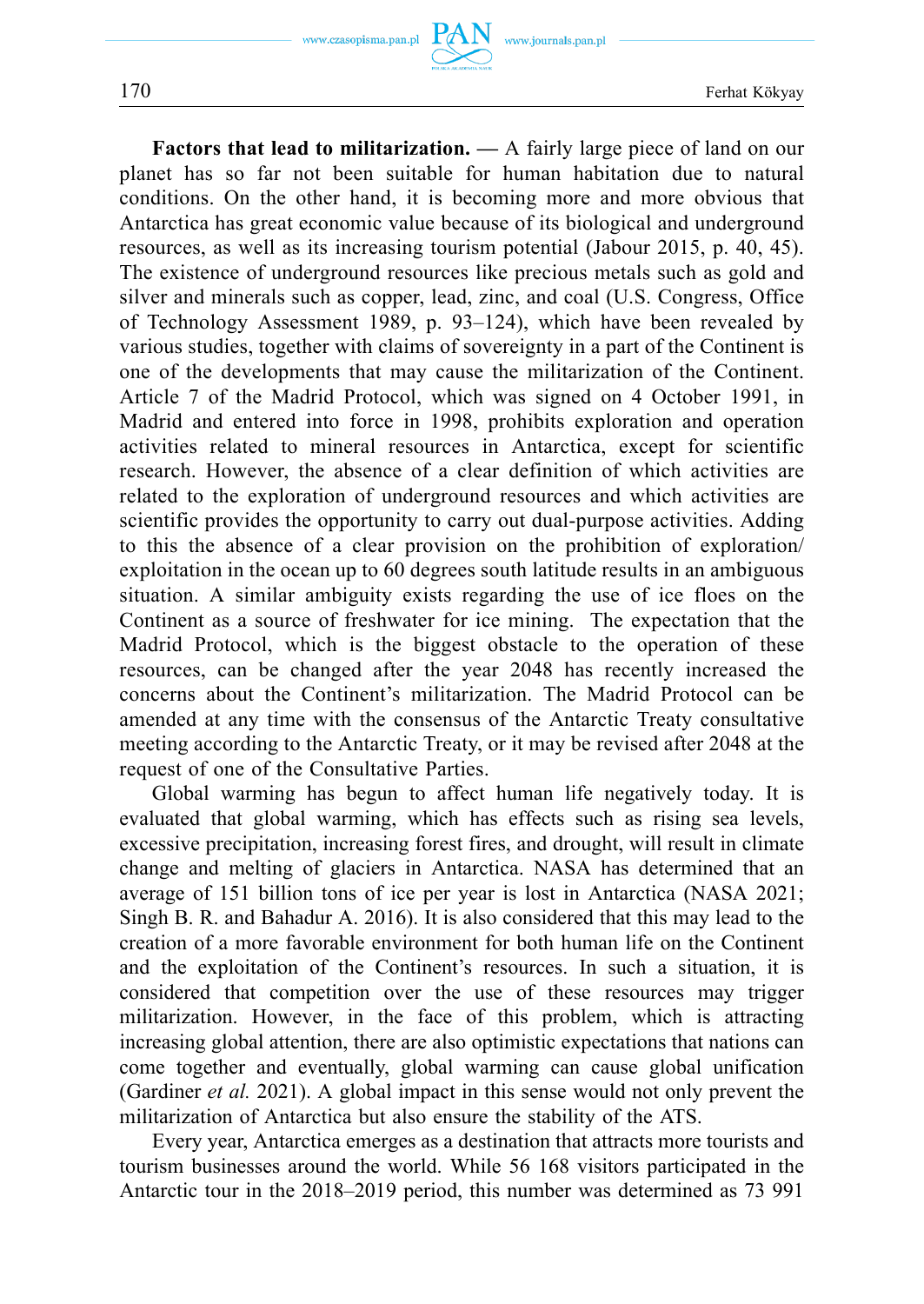

Security dilemma and Antarctic militarization 171

between October 2019 and April 2020, when the effects of the global pandemic had started to show. The increase in the interest in Antarctic tourism in recent years can be seen in more detail in Fig. 1.



Fig. 1. Overview of Antarctic tourism: A historical review of growth between 2010 and Present (IAATO 2021).

Although most of the tourists visiting the continent are US citizens, it is noteworthy that the increase in the number of tourists from China, which ranks second, cannot be compared with other countries. It is seen that China is moving towards being more active in the tourism market by increasing its current capacity (Fig. 2).



Fig. 2. Top 10 passenger nationalities travelling with IAATO operators between 2010 and 2020 (IAATO 2021).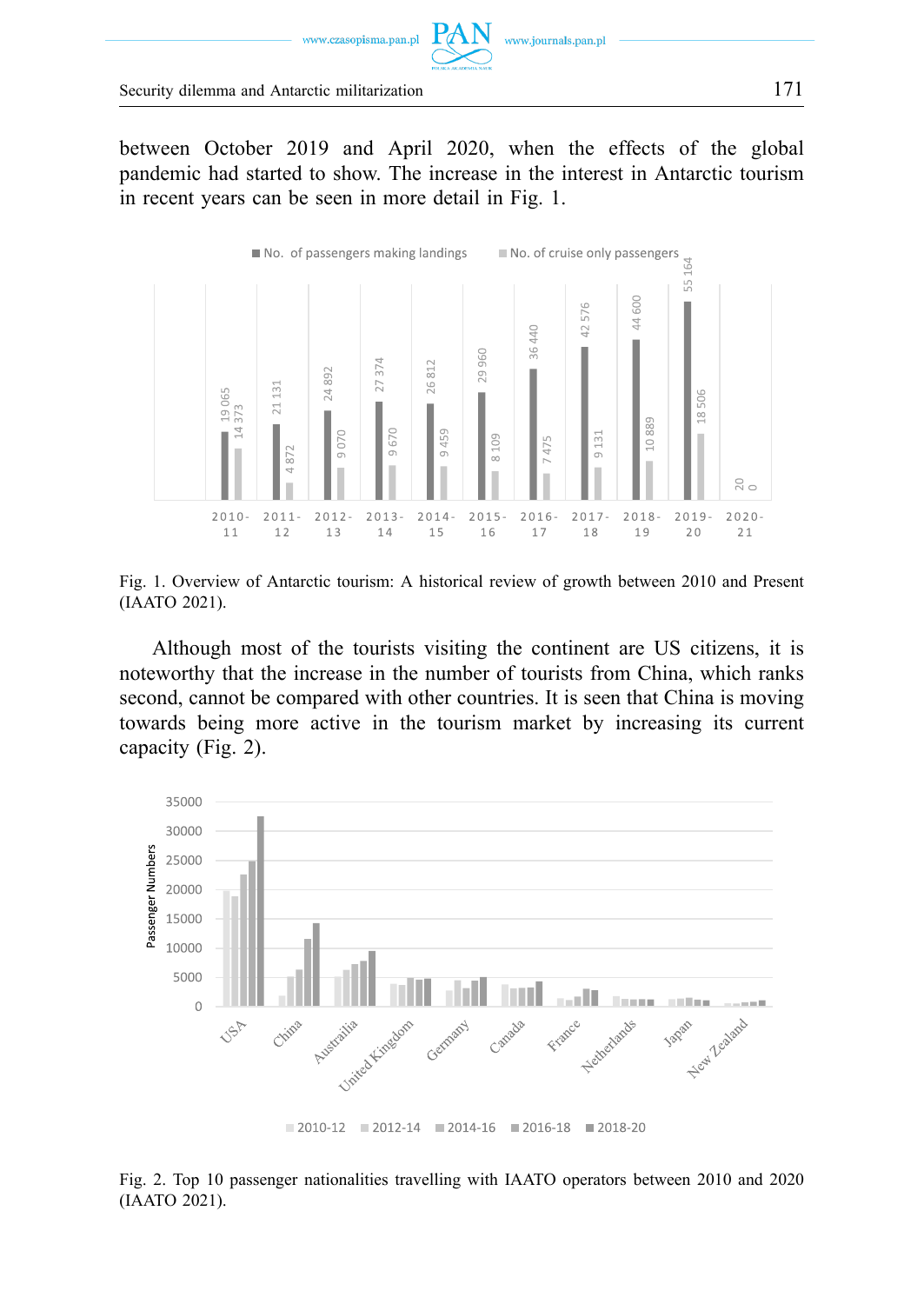www.czasopisma.pan.pl PAN

www.journals.pan.pl



172 Ferhat Kökyay

The coasts of Antarctica and the Southern Ocean, with their unique species, have long attracted the attention of commercial fisheries, and an increasing number of countries have operated there over time. The seals were hunted so much that they faced extinction in the 1820s. In 1964, the first measure in this regard was taken with "The 1964 Agreed Measures for the Protection of Antarctic Flora and Fauna", and then in 1972, "Convention for the Conservation of Antarctic Seals - CCAS" was signed. Whales were taken under protection outside of the ATS by International Whaling Convention with the prohibition of whale hunting within the "South Pacific Ocean Protected Areas" created on the Antarctic coasts in 1994 (Hoyt 2005, p. 16). The fishing procedure for other species is carried out under the provisions of "The Convention on the Conservation of Antarctic Marine Living Resources - CCAMLR" which was signed in 1980 and entered into force in 1982. The krill, which is abundant in the Southern Ocean and is an important food source for other sea creatures, is hunted by Chile, China, Korea, Norway, and Ukraine today (Jabour 2015, p. 40, 45). The Chinese-based Shanghai Chonghe Marine Industry plans to have the world's largest krill fishing vessel built by 2023. While China's krill catch in 2014 was worth around \$10 million, it is expected to be more than \$400 million by 2025. The Chinese government provides subsidies to small companies to process krill products (Feiger and Wilson 2020). There have been international problems at various times regarding the hunting of sea creatures as an economic value (Croxall and Nicol 2004).

It is possible to say that 'Antarctic nationalism' (Hemmings *et al.* 2015), which developed as a result of the protectionist perspective, also developed practices that led to militarization. Motives of sovereignty claims, benefiting from economic resources, gaining superiority by settling in a strategic region, and protecting the Continent and all its resources from other parties are among the factors that feed Antarctic nationalism.

In conclusion, the increase in access to the Continent due to global warming and technology, the desire to benefit from underground and biological resources, and the fact that technology makes it possible to use dual-use (scientific/military) equipment are among the reasons that cause the militarization of the Continent. In addition, the covert military activities that some of the parties may undertake in the Continent to claim sovereignty or strengthen existing sovereignty claims in case of revision of the ATS increase the risk of militarization. Also, as a result of Antarctic Nationalism, it is evaluated that the policies implemented with the motive of protecting the Continent from others trigger militarization by creating a security dilemma.

#### The security dilemma and the militarization of Antarctica

Each of the reasons mentioned above has effects that can trigger/increase the militarization of the Continent. Nevertheless, as of today, although there are risks, it is not possible to talk about the de facto and open militarization of the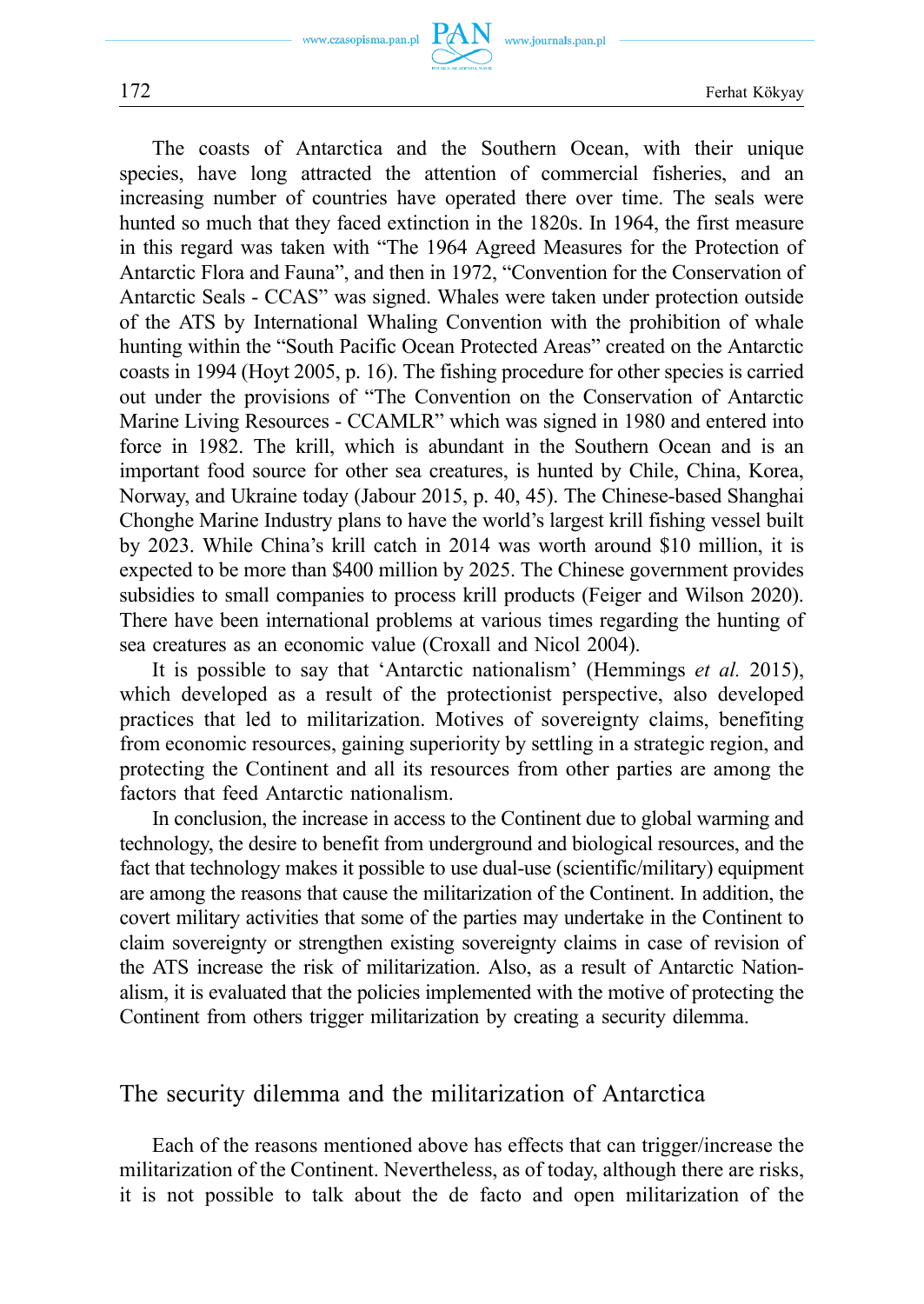www.czasopisma.pan.pl

Security dilemma and Antarctic militarization 173

Continent. However, it is possible to use dual-use civil/military systems for military purposes at any time. Although it is unclear which systems provide dualuse due to the secrecy of these systems, satellite ground stations and communication systems are considered within this scope. In addition, transportation facilities such as airstrips/airports and ice-breaking ships will also be able to provide dual-use when necessary. The two-sided practices that draw the most attention in regard to the militarization of the Continent are those that are not directly against the Treaty, are unclear, difficult to detect, but possible to deny. In this sense, it is possible to define these practices as 'non-uniformed military practices'. These kinds of practices are usually preferred to increase regional or global efficiency in cases where the conventional use of force is not deemed appropriate yet due to political situation, cost, and lack of necessary conditions.

When it comes to the militarization of Antarctica, it should not be thought of only in terms of attack systems. Meaning, in addition to the support systems that can be used to ensure that a cruise missile reaches its target correctly, defense systems that can provide support to detect or neutralize a cruise missile should also be included in this concept. Therefore, the inspections to be carried out in the context of the Antarctic Treaty should provide sufficient effectiveness to this extent.

Considering the total number of inspections carried out at the stations within the scope of the Antarctic Treaty, it is seen that a low number of inspections were made in general. For example, although some of them are temporarily closed for the time being, no inspections have been made at 22 stations. Bellingshausen of the Russian Federation was inspected 15 times, Artigas of Uruguay 12 times, Great Wall of China 12 times, Henryk Arctowski of Poland 11 times, and Comandante Ferraz of Brazil 10 times. These stations are the most frequently inspected stations in the Continent. Other stations have been inspected 1-8 times since the Antarctic Treaty was signed (Secretariat of the Antarctic Treaty n.d.). In addition, no inspection has been carried out in the last two years due to the effect of the pandemic.

Australia has the largest claim to sovereignty on the Continent, and Australian inspection teams have conducted 10 inspections since 1963. Australia recently conducted inspections in 2020, 2016, 2011, and 2010. The inspection team reported that the station and activities observed were, in the view of the inspection team, consistent with the fundamental obligations of the Treaty concerning peaceful use and non militarization, and with the provisions of the Environmental Protocol (Australian Government 2020, p. 5). Of course, this does not lead to the conclusion that the inspections are sufficient, the adequacy of the inspections carried out by a party like Australia, with reasoned concerns about the militarization of the Continent, is a matter of debate. Likewise, due to the increasing number of research bases, the fact that many research bases have not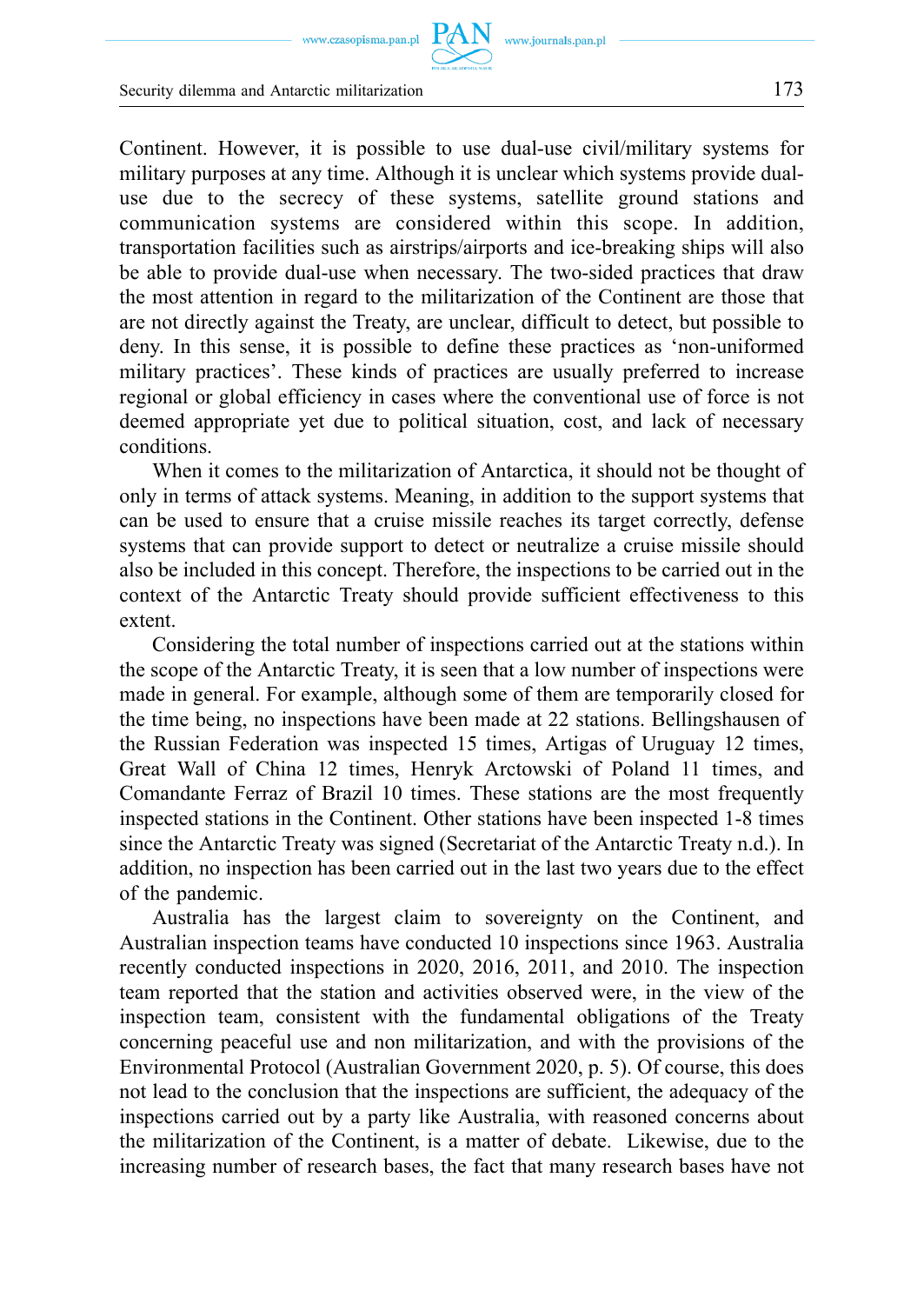

been inspected for a long time or that the inspections have been carried out by personnel with insufficient expertise raises concerns.

Within the scope of the above-mentioned activities, especially with the increasing interest levels of China and Russia, the concerns about the militarization of the Continent have begun to be analysed more. China, which became party to the Antarctic Treaty in 1983, showed its interest in the Continent by establishing its first permanent research base after 2 years and gained the status of a Consultative Party. It is known that China sends the highest number of tourists to the Continent after the USA and is interested in Southern Ocean fishing. In addition, researchers from the Polar Research Institute of China (PRIC) believe that Antarctica and the Southern Ocean will become a global resource treasure when all the world's resources are exhausted (Jiangang *et al.* 2005, p. 19). China has rapidly implemented its investments and currently has five research bases in Antarctica, one of which is under construction. China's most important activity evaluated within the scope of militarization is the satellite earth stations. This is a type of radio equipment used to communicate with a space station from the Earth's surface, which can have dual-use. It is claimed that the ground stations established since 2010 increase the efficiency of the Chinese BEIDOU global positioning system and are intended for dual-use (Brady 2017a).

China strives to strengthen its fleet of icebreakers to support both Arctic and Antarctic expeditions and increase their effectiveness. China plans to have a nuclear icebreaker in addition to the 2 existing classic icebreakers (Humpert, 2019). Another noteworthy activity of China is the plan announced in 2018 to build its first permanent airfield which is expected to be ice runway, located along the ice sheet, about 17 miles away from the Zhongshan Antarctic Station. In addition to the small ice runways, it is claimed that with the new airfield that is planned to be permanent, China will have a say in the management of the Antarctic airspace (Antarctica Journal 2021). China has installed a highfrequency radar capable of detecting ships and aircraft at the coastal Zhongshan station. It is claimed that this radar can detect aircraft hundreds of miles away, as well as suppress US radars and long-range communications (Brady 2017b, p. 14). While it is normal for radars to operate to monitor the safe transportation of marine vehicles, some radars may also have dual-use, like tracking opponents and suppressing the other parties' systems.

As an active party in the Arctic, Russia has shown interest in Antarctica since the Antarctic Treaty was signed, with research stations in ten different locations on the Continent. Since 2009, Russia has been establishing Global Navigation Satellite System ground stations in Antarctica. Rosgeologia, the state's geological research institution, explained the purpose of the seismic study conducted in the Riiser-Larsen Sea in 2020 as evaluating the offshore oil and gas potential of the region using the latest technology. According to Rosgeologia, there are 513 billion barrels of oil resources in the region (Perkins and Griffin 2020).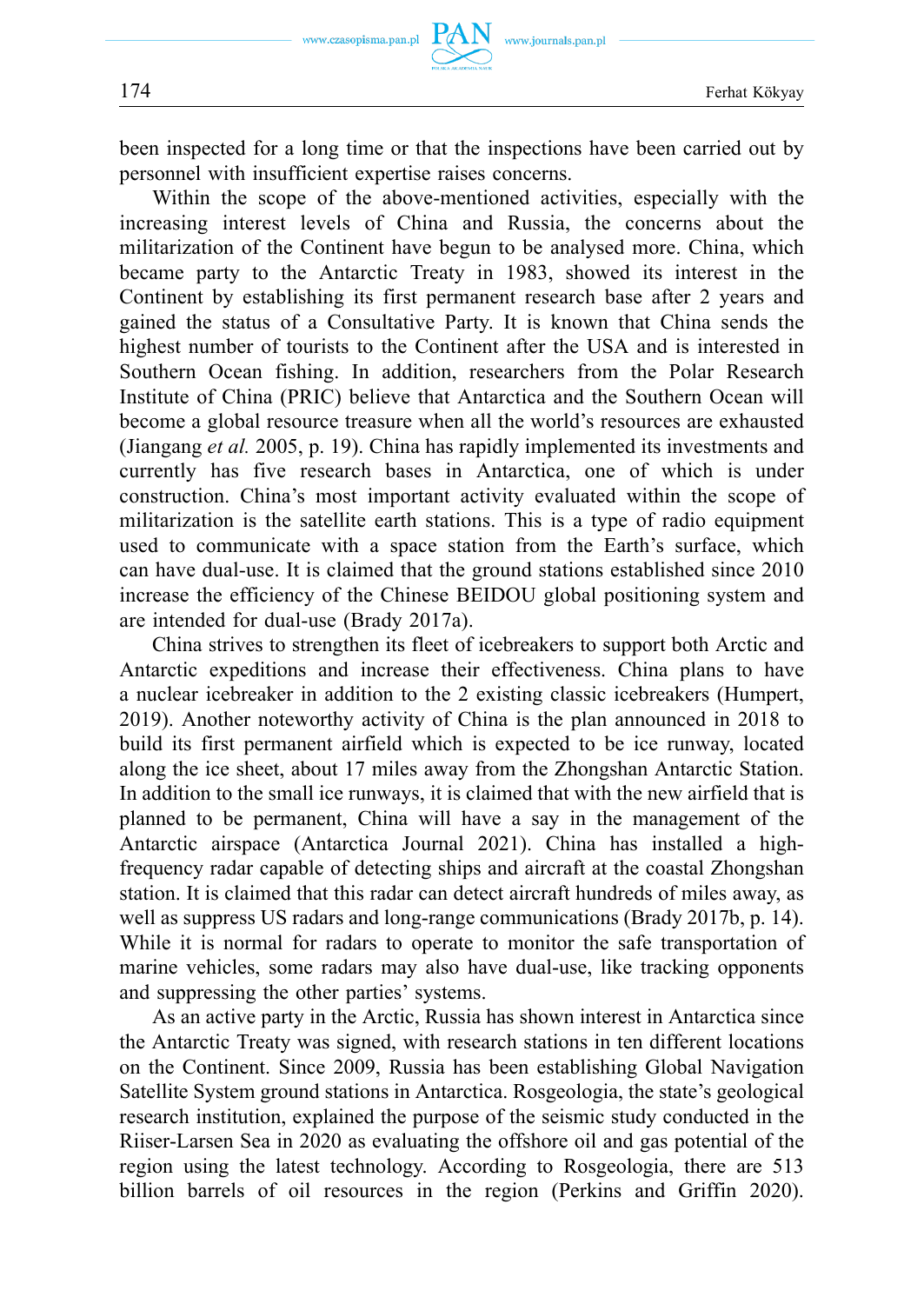www.czasopisma.pan.pl

Security dilemma and Antarctic militarization 175

Russia has not informed the Antarctic Treaty Secretariat about the results of this seismic survey. A large  $(1400 \text{ m}^2)$  Russian flag was unfurled by 10 citizens of the Russian Federation who visited Antarctica in November 2019 (Russkiy Mir Foundation 2019). Considering that a similar action was carried out in Crimea and on the seabed in the Arctic region in 2007, it was perceived as provocative even though the perpetrators were not acting on behalf of Russia. Although such actions are not considered within the scope of the militarization of the Continent, Arctic countries, as well as other States with economic interests in the region, followed this event carefully (Spohr *et al.* 2013).

China or Russia's increasing interest in Antarctica is perceived as having hidden agendas and, in this context, trying to increase their power to accomplish them (Hong 2021). In this case, balancing out this power increase is seen as an essential option for the other parties. Balancing can be defined as the attempt to increase the capacity of one side at least to the capacity of the others, or the formation of counter-powers or alliances in order to support the weaker side in the face of policies aimed at establishing hegemony (For further detail about balancing see: Waltz 1979, p. 126; Morgenthau and Thompson 1950, p. 103; Jervis 2015, p. 1040). It is seen that this balancing policy is valid for some actors in Antarctica. However, it is also seen that a "security dilemma" has emerged as a result of the actors' tendency to increase their activities on the Continent in order to maintain the systemic balance. Herz, who was the first to pronounce the concept of the security dilemma, argues, "Groups and individuals living side by side without organizing as a higher unity (…) should fear for their safety from being attacked, subordinated, dominated, or destroyed by other groups and individuals. As they struggle to protect themselves from such attacks, they are driven to gain more and more power to escape the effects of the power of others. This makes others more insecure and forces them to prepare for the worst. Since no state can feel completely secure in such a world of competing units, power competition ensues and a vicious circle of security and power accumulation begins" (Herz 1951, p. 157). The situation regarding the risk of militarization of Antarctica largely fits Herz's description. Again, Herz argues that it is one of the tragic consequences of the security dilemma that mutual fear of something that may never have existed in the first place can later produce exactly what is feared most (Herz 1961, p. 241). Although the possibility of Herz's idea coming true in Antarctica seems remote for now, it has the potential to be a significant threat to international relations, given the rapidly changing conditions. A similar situation has been experienced in the Arctic, which has been away from human life and the tension of international politics for centuries. As a result of the factors that have occurred in the Arctic in recent years, security policies and the security dilemma have become a prominent factor (Åtland 2014).

Parallel to the increasing number of countries interested in Antarctica, the increase in the number of research bases in the Continent confirms this potential. Currently, there are 43 stations operating year-round and 25 stations operating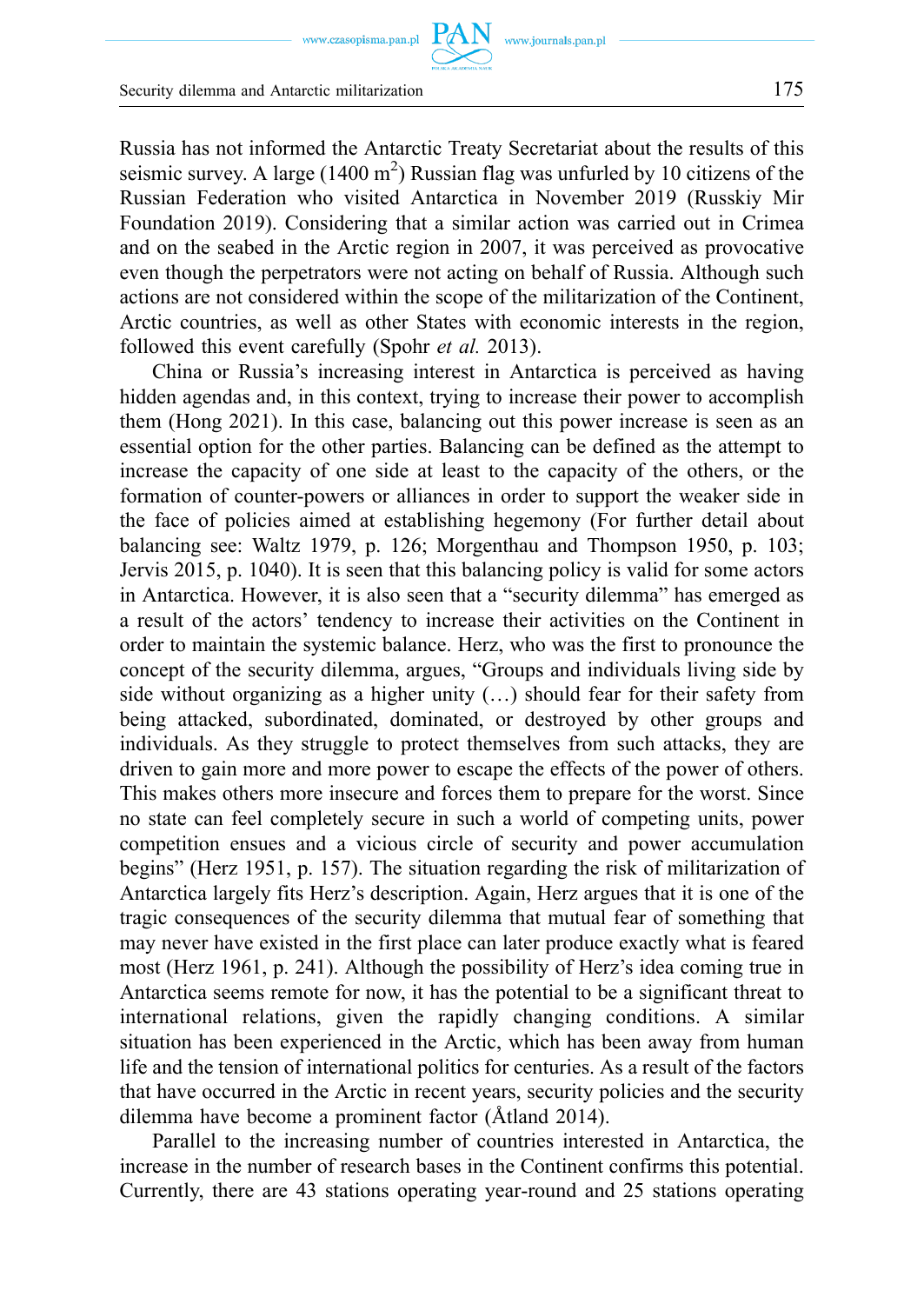seasonally on the Continent. In addition, 21 seasonal stations are in temporarily closed status. Only 2 of these stations are jointly operated by the parties (Concordia and Robert Guillard Stations; France, Italy) (Secretariat of the Antarctic Treaty n.d.). Considering the operational difficulties of and high financial budget required for the bases that are established and operated by only one country, it is considered that these bases are expected to serve political purposes as well. However, it is thought that countries with research bases at more than one spot in the Continent are engaged in activities other than doing research in the region. These activities are suspected to be that they act towards possible sovereignty claims, settle in different locations to place military equipment, increase their air transportation opportunities by spreading their activities over more areas, and try to gain more control with the runways/airports they operate. There are ice runways in the continent that many countries, especially the USA and Russia, use for air transportation. Apart from the existing ice runways, the first concrete runway (Department of Environment and Energy 2019) on the Continent that Australia plans to build is seen as a result of the security dilemma. Some oppose the construction of the 2700-meter runway, which is planned to be built near Australia's Davis Station and will be operational 12 months of the year, with the concern that it will harm the environment and natural life (Brooks and Jabour 2020). Of course, political considerations such as the enhancement of Australia's leadership and long-term interests in the region and establishing deeper bonds with the Australian Antarctic Territory come to the fore with the construction of the runway. In addition, it is feared that the project will affect the political conditions in the Continent in the long run. Australia having a solid infrastructure in accessing the Continent may also lead states such as Russia and China, which have increased their activities in the Continent, to make similar investments. This would not only increase the environmental damage but also put the Continent's militarization to a more advanced stage (Wyeth 2021). The Australian government decided not to proceed with the project at the end of 2021, due to the anticipated high costs, potential environmental impacts and complexity of the lengthy construction process, and focus on alternative options (Australian Antarctic Division 2021). However, we should point out that; establishing more research stations to gain power or aiming to gain superiority by increasing access to the continent creates a competitive environment and revives perceptions that will ultimately lead to a security dilemma.

It is normal, especially for countries that are close to Antarctica, to see the militarization of the Continent as a security threat to their own territory at the same time. With 42% of the Continent, Australia is the party with the most significant claim on the area, among the seven countries claiming sovereignty in Antarctica. Australia considers it the basis of its policy on the Continent to adhere to the strength, effectiveness, and environmental protection principles of the Treaty and to prevent any form of militarization that could threaten its claimed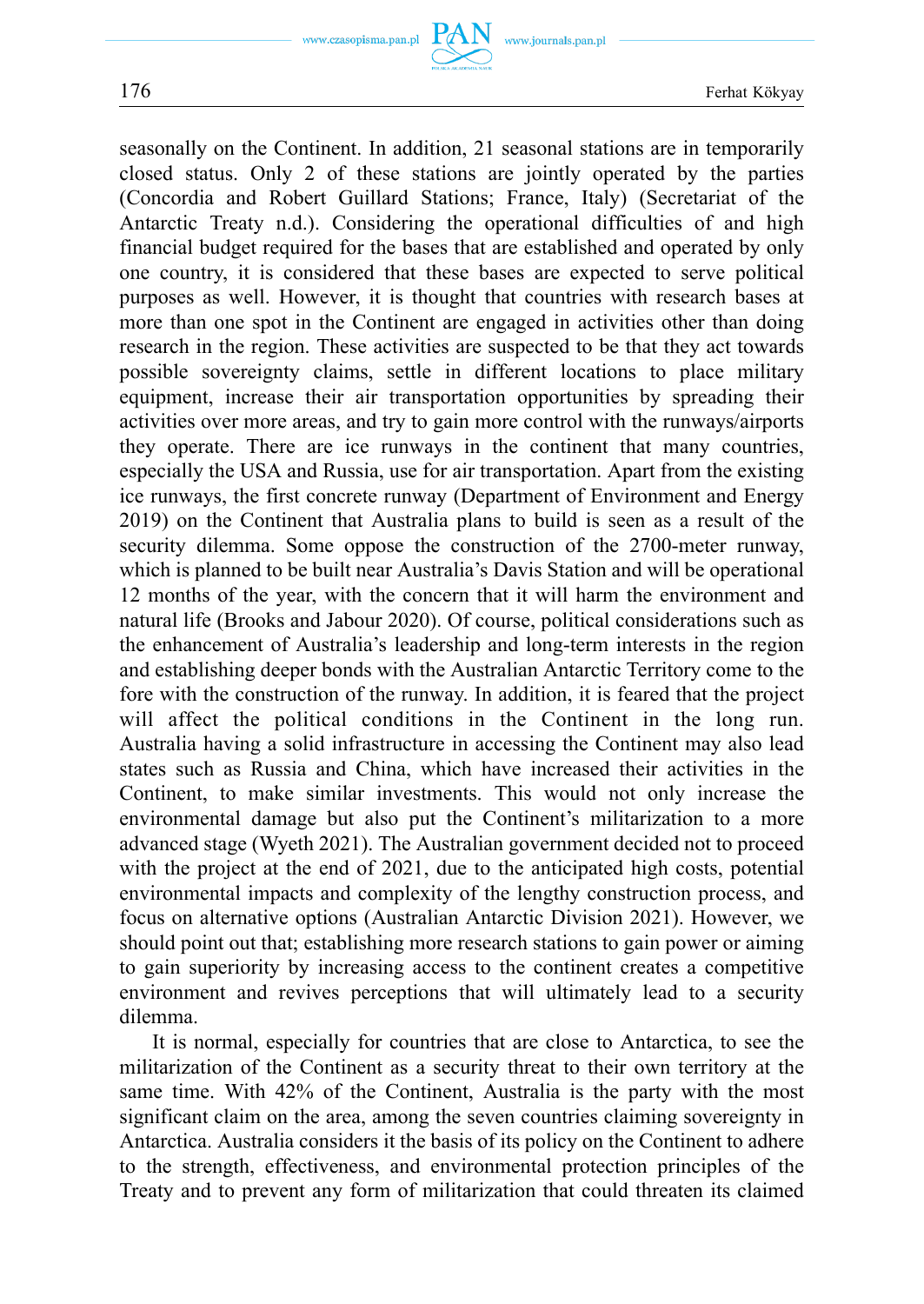sovereignty rights over Antarctica. This approach is envisioned to preserve Antarctica as a region dedicated to peace and science, thereby addressing security concerns by reducing the potential for strategic competition in the south of Australia. Australia considers it essential to maintain an indefinite ban on mining and oil exploration since it is clear that a step in this regard may cause instability in its own south.

Despite the official strategy (Commonwealth of Australia 2016) announced, a senior Australian defense official made a presentation (Gothe-Snape 2019) in June 2019, sharing that Australia sees a number of valuable opportunities to improve military capacity by applying certain technologies in Antarctica. This view was based on the grounds that countries such as China, Russia, and the United States have satellite navigation capabilities that could potentially be used for military purposes in times of conflict in Antarctica and that the Antarctic Treaty does not strictly prohibit such dual technologies for civilian and military uses. The presentation document expressed a positive view of the use of dual-use capabilities where possible, stating that "Australia and other like-minded states need to maintain a common influence on the ATS in order to avoid its gradual weakening". Another thing mentioned is the creation of a common influence against the countries that have recently increased their effectiveness in the Continent; this idea presents concepts like power increase for balancing purposes and, therefore, security dilemma.

Australian Government's 2017 Foreign Policy White Paper shows that the government has set aside an additional \$2.2 billion to protect Australia's Antarctic interests (Australian Government 2017, p. 85). Although this amount seems quite large, it is clear that a possible instability or conflict in Antarctica will cost Australia more. It is planned to build a new research and icebreaker ship, develop new ground transport capabilities and aviation access. In this scope, the icebreaker ship RSV Nuyina, built in the Netherlands, has set off to reach Hobart at the end of August 2021 (Ainsworth 2021). Described as a "gamechanger", Nuyina will increase Australia's capacity for scientific research, access to the continent and thus monitor other countries' activities. In order to increase air transport capabilities, Australian Defence Force plans to use military C-17A aircraft (Australian Antarctic Division 2016, p. 22). Australia aims to maintain Tasmania's status as a leading logistics base for other countries' scientific operations in East Antarctica and keep its position strong by being indispensable in this regard with new capabilities and infrastructure opportunities.

Australia assesses that the Australian Antarctic Territory does not face a credible risk of being challenged in a way that will require significant military action for at least several decades to come. However, even this assessment alone indicates that this challenge is seen as likely in the future. Likewise, the increasing interest of China and Russia in recent years has been evaluated as a threat to Australia's Antarctic policy in some studies (Giri 2012). In this direction, Australia sees it in the country's interest to work with like-minded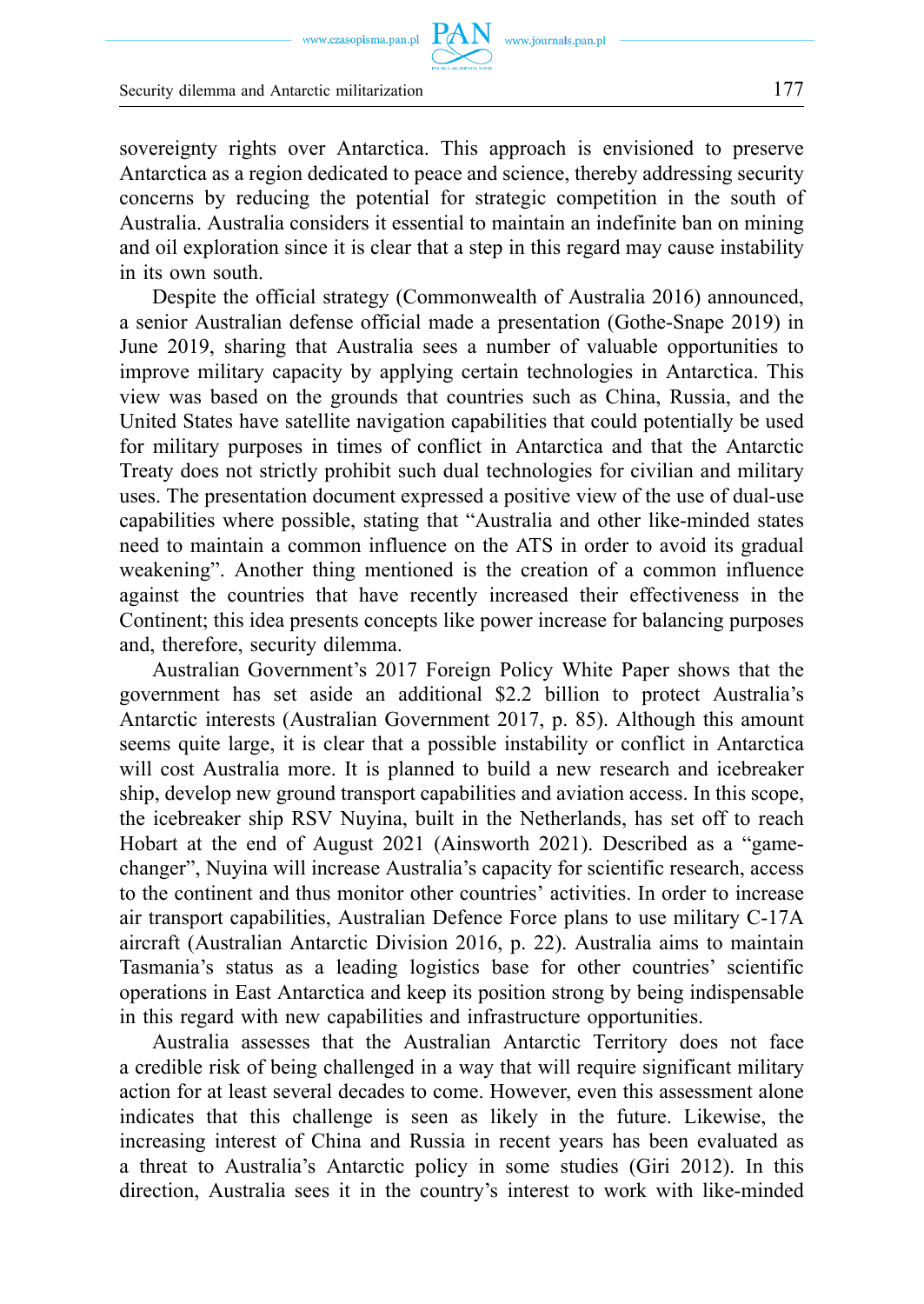www.journals.pan.pl



countries to prevent the militarization of Antarctica, which may threaten the country's sovereignty over the Australian Antarctic Territory and its sovereign rights over the high seas (Australian Government Department of Defense 2016, p. 9, 54). The signing of a bilateral Memorandum of Understanding on Antarctic cooperation with China during Chinese President Xi Jinping's visit to Hobart in November 2014 is considered to be done to keep China within the ATS and control its activities.

After the UK, USA and Australia announced that they have formed a pact against China in the Indo-Pacific with the AUKUS, trilateral security partnership in September 2021 (Tewari 2021), the developments regarding the militarization of Antarctica may become more meaningful. It has been announced that the deal, which includes the construction of a nuclear submarine by Australia with the support of the USA and the UK, also includes providing intelligence to Australia and selling cruise missiles. Although still very new, the AUKUS deal marks a paradigm shift in strategy and policy across the region. The alliance formed with the said deal is seen as the most important security arrangement in the region after the Five Eyes alliance. It is possible that AUKUS, which appears to be based on US-Chinese rivalry, may have an impact on Antarctica by straining Australia-China relations. China is Australia's major foreign trade partner, with exports of AUD 173 billion (35% of its total exports) and imports of AUD 87 billion (Cole 2021). The possible effects of Australia's tense relations with China on Antarctica will be seen in the future.

The policy of Argentina, which is one of the countries closest to Antarctica by distance, should also be considered in the context of the continent's militarization. Argentine Defence Minister Agustin Rossi made a statement after the completion of the 117th Antarctic Expedition, which lasted for five months, with the participation of 400 personnel  $\left(\sim 2000\right)$  under normal summer conditions) under pandemic conditions. Indicating the South Atlantic as a geopolitical, military, and strategic target for Argentina; Rossi also mentioned that Antarctica has a crucial role (Kubny 2021). During the expedition, six permanent bases belonging to Argentina were studied within the framework of the 2020- 2024 plan. Within the scope of the study, it is noteworthy that the bases are integrated into the defence satellite system (Argentina Ministry of Foreign Affairs, International Trade and Worship 2020). Argentina, whose Cabinet of Ministers includes the Minister for Antarctica and the South Atlantic, maintains permanent military personnel at its existing research bases. Maintaining its presence on the Continent uninterruptedly since 1904, Argentina supports its scientific expeditions with the logistic support of its army and the icebreaker Almirante Irizar. The government encouraged the birth of 8 babies between 1978- 1983, at the Esperanza base where families from the Argentine were residing, in order to support the claim of sovereignty. The Argentine Government, firmly committed to its sovereignty claim, issued a note of protest against the designation of a part of the Argentine Antarctic sector as Queen Elizabeth Land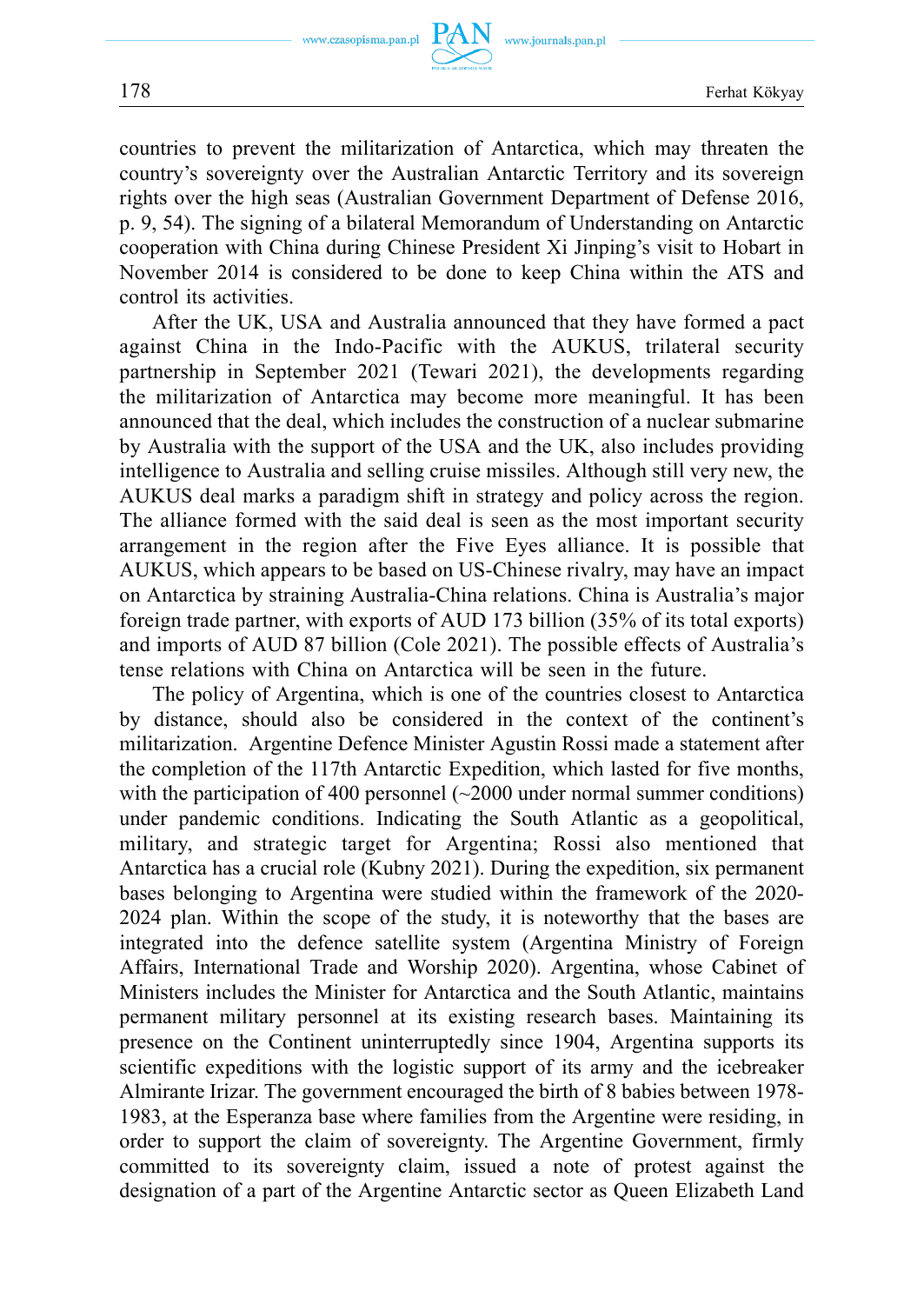www.czasopisma.pan.pl  $\text{ PAN}_{\text{www.journals.pan.pl}}$ 

Security dilemma and Antarctic militarization 179

by British Foreign Secretary William Hague (BBC 2012). In 2020, Interior Minister Eduardo de Pedro, Ministry of Foreign Affairs Malvinas, and Secretary of Antarctica and South Atlantic Daniel Filmus announced that the National Identity Document (DNI) would feature a new bi-continental and insular map. Interior Minister De Pedro's words were, "Today is a very important day, because we are paying a debt with our own history and our own identity", underlining the recognition of sovereignty encompassing part of Antarctica and more (Clarin digital 2020). In 2018, Argentina established the Antarctic Joint Command, which would operate under the Ministry of Defence and be responsible for conducting permanent operations in Antarctica (The Santiago Times 2018).

Over the past decade, China has built and financed rail and solar, wind, and nuclear power projects in Argentina, providing \$19 billion in swaps to help counter the financial crisis (Espach 2021). Argentina, whose trade relations with China are increasing day by day, refused to provide port services to the USCGC Stone, the coast guard boat sent by the USA to the South Atlantic in January– March 2021. The U.S. Coast Guard deployed one of its newest cutters, the USCGC Stone, with the mission to strengthen maritime security relations and help prevent illegal fishing, done mainly by the Chinese. It is considered that Argentina's Antarctic policy based on its claim to sovereignty includes practices that may cause the militarization of the Continent; these practices aim to balance the activities of the USA and UK, therefore, creating a security dilemma.

USA's effectiveness in Antarctica is undisputed as the depositor state of the Antarctic Treaty. It is possible to say that the effectiveness of the USA in both poles has weakened in the face of the progress of its rivals. There is an icebreaker called Polar Star, which the USA still uses for Antarctica, and the Healy, which operates mainly in the North Pole. Airports suitable for landing large cargo planes and three existing permanent US bases are logistically supported. Approximately 3000 Americans participate annually in studies and support activities under the US Antarctic Program (NSF n.d.). The fact that Antarctica was added to the responsibility area of the United States Pacific Command (USPACOM) in 2002 draws attention in regard to the continent's militarization (U.S. Indo-Pacific Command n.d.). Former Pacific Air Forces Commander General Charles Q. Brown Jr., who became the Air Force Chief of Staff in 2020, claimed that Antarctic rivalry would soon resemble the US rivalry with China and Russia in the Arctic. This claim emphasized the need to have more icebreakers than competitors (Pawlyk 2019). President Trump has signed a memorandum in line with this idea in 2020. With this memorandum, the necessity of a usable icebreaker fleet by the 2029 fiscal year has been outlined to help protect the nation's interests in the Arctic and Antarctic regions (Presidential Memoranda 2020). However, the USA sees significant military mobility as a threat to ATS, except for the use of Air Force aircraft and Navy ships as part of the logistics needs of its permanent bases in the Continent, and satellite ground stations. For this reason, the USA avoided such activities on the grounds that in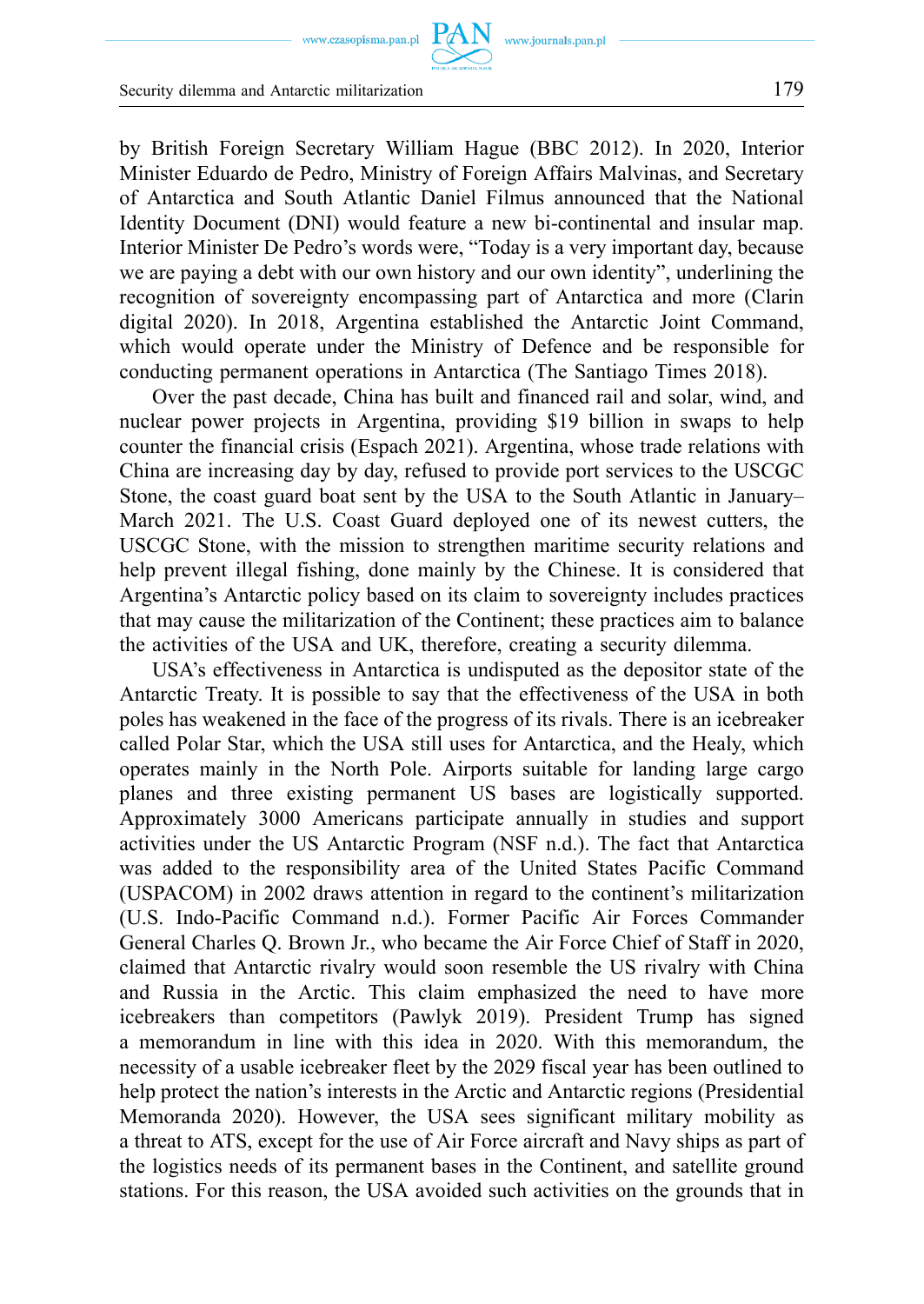the event of the collapse of the ATS, its relations with its allies who claim sovereignty in the continent, would deteriorate (Micallef 2020).

The recent activities of Chile, which has a claim of sovereignty over the Continent and is one of the 12 original signatories of the Antarctic Treaty, draw attention in the context of the militarization of the Continent. In 2013, Chilean President Sebastian Pinera, together with Defence Minister Rodrigo Hinzpeter and Foreign Minister Alfredo Moreno, planted the Chilean flag on the area where the fifth Chilean base will be established on King George Island, Antarctica (Defense News 2013). It is planned that the research station in question will be operated by the Chilean Air Force and used by other military personnel also. It is noteworthy that the President of Uruguay, Jose Mujica, accompanied Pinera on this trip that highlights Chile's claim on a region that overlaps with UK and Argentina.

The risk of the militarization of Antarctica is a subject worth examining, it would be an objective approach to develop analysis based on facts in this direction, for all parties concerned. While holding parties such as Russia and China, which implement similar practices in the Continent, responsible for the militarization of the Continent, keeping other countries separate from it increases the risk of militarization. For example, after a long-limited presence, South Korea has invested in Antarctic capabilities over the past decade; It invested heavily in building a new icebreaker in 2009 and a second research station in Terra Nova Bay in 2014. The tenfold increase in the Korean Polar Research Institute (KOPRI) budget from 2004 to 2018 reveals the remarkable increase in South Korean interest (Flamm 2021). Korea cooperates with New Zealand, which sees it as a duty to protect its sovereignty in the Ross region of Antarctica in many aspects of its activities. While Brady is skeptical of China's interest, he argues that South Korea's Antarctic interests are scientific and economic (Brady and Seungryeol 2012). It should be noted that as a result of the inspections carried out by Australia at six research bases, including 1 Korean, 1 Russian, and 2 Chinese bases, in 2020, a report was prepared that the bases are consistent with the Treaty's basic obligations regarding peaceful use and no militarization.

Although an exclusive governance system has emerged in Antarctica with the Antarctic Treaty, it should be remembered that the UN also has powers in cases that threaten international security. Likewise, the UNSC has the power to make recommendations or binding decisions regarding the region (south of 600 South Parallel) where the Antarctic Treaty is valid (Ergüven 2017, p. 56). During the Falklands / Malvinas War between Argentina and UK in 1982, although not directly related to South Georgia and the Sandwich Islands, which are located south of 600 parallel, it was seen that the UNSC took a decision (The Security Council 1982: Resolution 502, 505). Although this authority is related to the threat to peace or an act of aggression, it is considered that the increasing level of possible militarization of the Continent contrary to the ATS can also be evaluated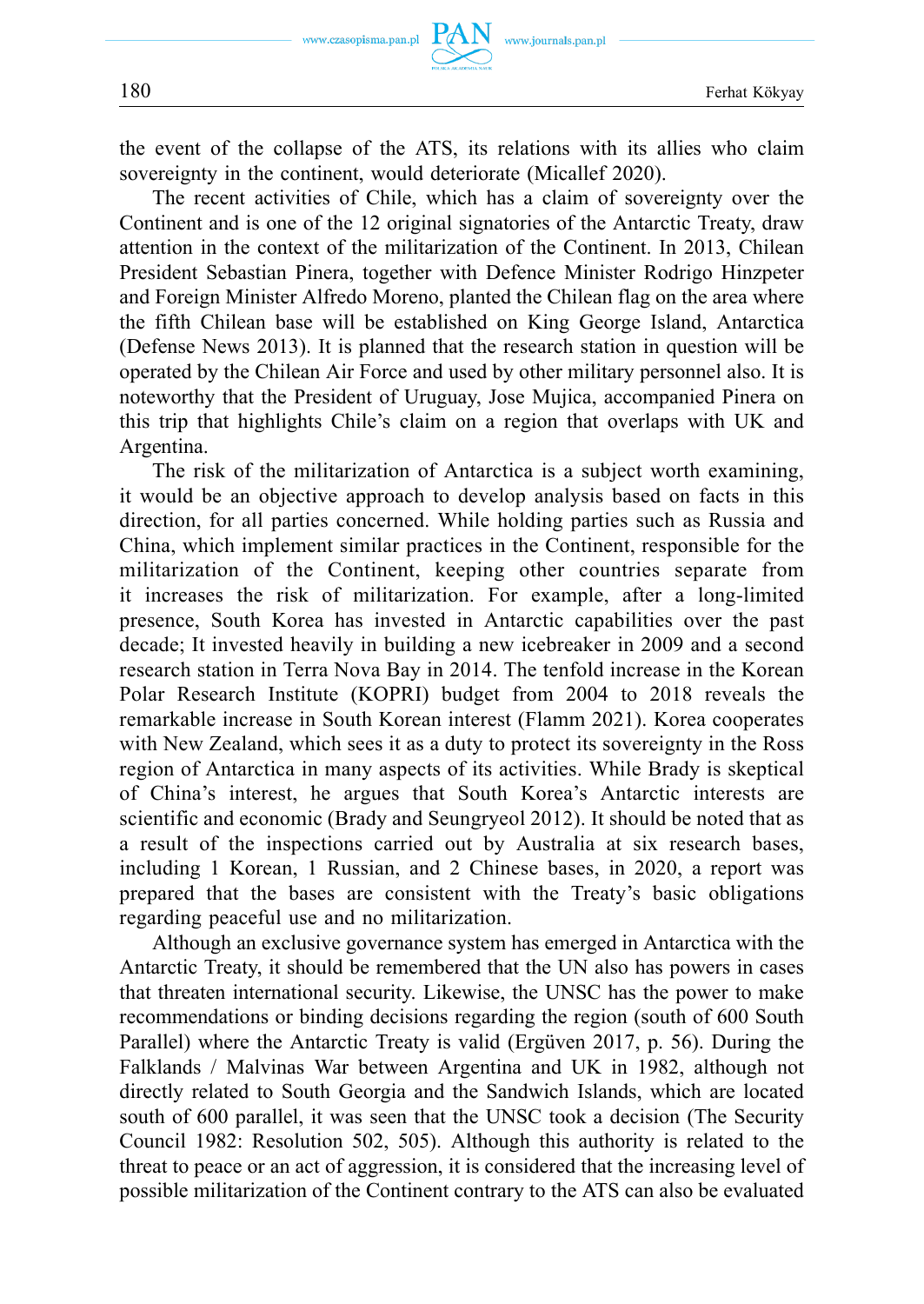Security dilemma and Antarctic militarization 181

of militarization of the Continent.

in this context. However, it should be taken into account that the permanent members of the UNSC are the countries that seem to stand out regarding the risk

#### Conclusion

Although some factors may trigger the militarization of Antarctica, such as global warming, increasing need for economic resources, and the use of dual-use equipment due to technological developments, it is clear that policies arising from the security dilemma can cause the same result. For this reason, balancing policies carry risks as well as policies targeting power increase for the Continent. In order to carry on the Continent's status devoted to science and peace to future generations, it is considered essential to increase the effectiveness of the inspections rather than the balancing or power-increasing policies.

Although the dynamics of international relations are changing very rapidly today, it is thought that there has not been a dangerous development towards the militarization of Antarctica, and its demilitarized status will not change in the near future. However, the most crucial factor supporting this consensus is geographical and climatic conditions. Increasing needs or reducing obstacles may lead to the deterioration of intellectual unity. Depending on technological developments, just as more and more countries have an increasing number of military satellites in space, the number of research bases in Antarctica is increasing. A significant part of the countries that are party to the treaty get involved in the system to not be deprived of possible rights or to have a say in the event of a future change in the ATS. On the other hand, it is considered that the increase in the number of parties has an effect on weakening the possibility of making unfavorable changes in the current governance system. In this respect, it is seen as an appropriate approach to make efforts for more countries to become a party to the Antarctic Treaty and gain the status of consultant country.

It is considered that not all of the military personnel in the Continent are present to support scientific activities, and a significant part of them are there for political purposes. This reality shows us that many parties are aware of and even take part in the militarization of the Continent and accept it at the current level. Satellite earth stations and other electronic systems deployed to the Continent attract particular attention due to their dual-use abilities. Taking precautions so that the equipment in question, which can also be for military purposes, does not negatively impact the Continent's demilitarized structure and does not wear out the ATS, is among the priority issues. The development of technology on artificial intelligence and unmanned vehicles also increases the risk of Antarctica's militarization. Furthermore, it is likely that autonomous systems that can operate in the sea, on land, or in the air for a long time in the climatic conditions of the Continent could pose dual-use opportunities by functioning in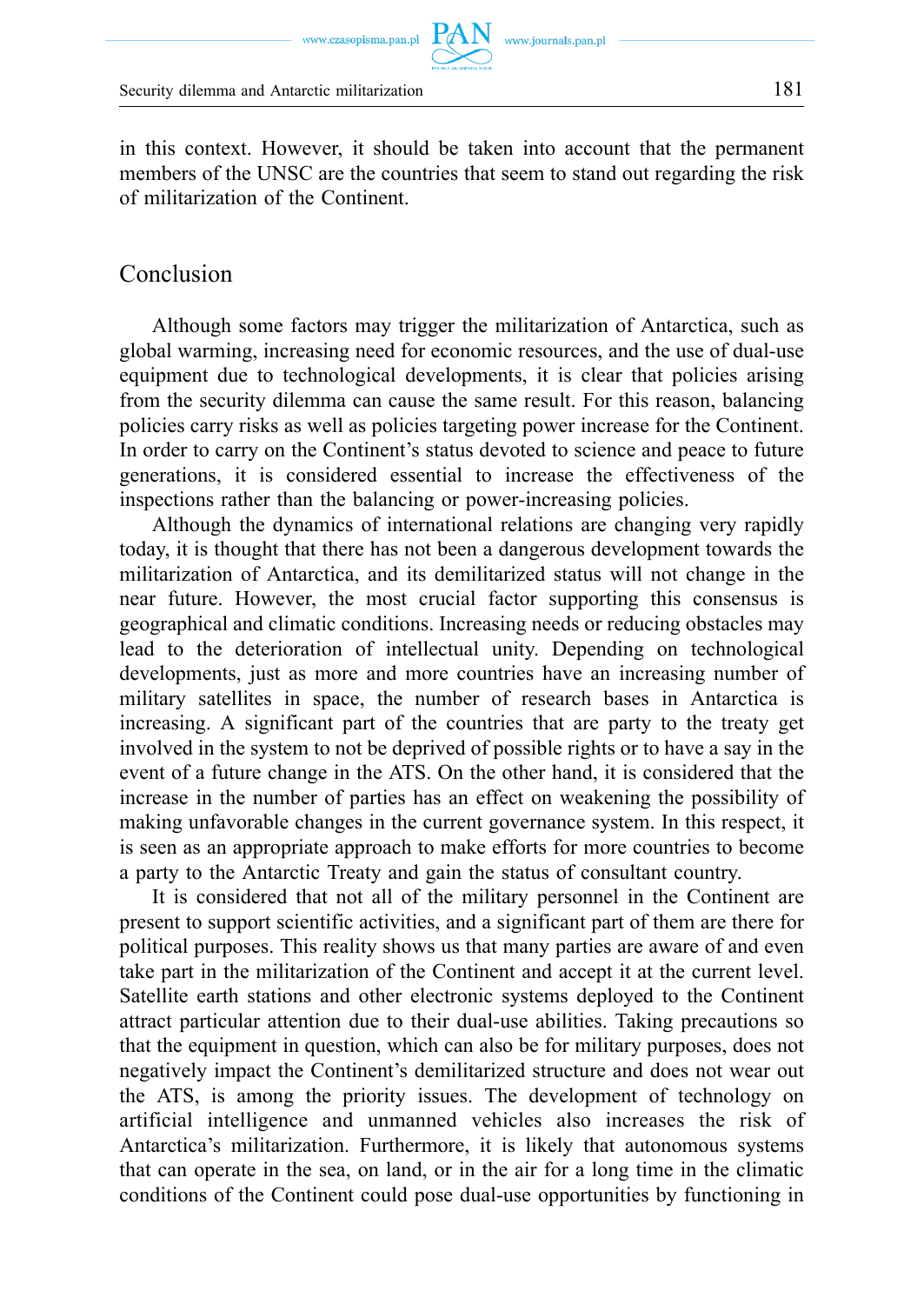intelligence, command and control, and the guiding of weapons. For this reason, it will be possible to see autonomous uncrewed systems in various areas of the Continent in the future under the guise of scientific research. It is essential to redefine militarization by considering the current developments, especially the confusion arising from the military / scientific dual-use of some equipment and facilities, and regularly inspect the parties' facilities and activities within the framework of these criteria.

Although the behavior of some parties regarding the militarization of the Continent draws attention, the idea of changing the ATS, even to prevent these behaviors, may bring about changes that will open the way for the Continent's militarization. For this reason, it is seen as a more effective solution to make additional strengthening arrangements instead of opening the Antarctic Treaty for discussion since the Treaty has proven its success in the goal of protecting the Continent since 1959. In this context, although it is a fact that global warming, making it easier to access to and operate in the continent, has the risk of increasing militarization, it is also possible that it may have an effect to bring nations together in the face of increasing problems, thus creating an atmosphere of cooperation in the Continent like in the 1957–1958 period. In this respect, it would be appropriate to disseminate the views that will emphasize international cooperation in the Continent against global warming rather than militarization concerns.

**Acknowledgements.** *—* The author would like to express appreciation for the two anonymous reviewers for their insightful assessment and helpful remarks that helped improve the scientific value of this study. This study was supported by Nazlıcan Ece Kökyay for the correction of English spelling errors.

#### References

- Ainsworth K. 2021. New Antarctic icebreaker Nuyina finally on its way to Australia. ABC News. [https://www.abc.net.au/news/2021-09-01/new-antarctic-icebreaker-nuyina-leaves-for-hobart/](https://www.abc.net.au/news/2021-09-01/new-antarctic-icebreaker-nuyina-leaves-for-hobart/100424034)  [100424034](https://www.abc.net.au/news/2021-09-01/new-antarctic-icebreaker-nuyina-leaves-for-hobart/100424034) (accessed 15 September 2021).
- Akçura Y. 2012. *Piri Reis' map*. Türk Tarih Kurumu, Ankara (in Turkish).
- Almond H. H. JR. 1985. Demilitarization and Arms Control: Antarctica. *Case Western Reserve Journal of International Law* 17: 229–284.
- Antarctica Journal. 2021. China Looking to Access Antarctica With Permanent Airfield. [https://](https://www.antarcticajournal.com/china-looking-to-access-antarctica-with-permanent-airfield/)  [www.antarcticajournal.com/china-looking-to-access-antarctica-with-permanent-airfield/](https://www.antarcticajournal.com/china-looking-to-access-antarctica-with-permanent-airfield/)  (accessed 20 September 2021).
- Antarctic Treaty. 1959. UNTS Volume Number 402:71-102. [https://treaties.un.org/pages/showDe](https://treaties.un.org/pages/showDetails.aspx?objid=0800000280136dbc)[tails.aspx?objid=0800000280136dbc](https://treaties.un.org/pages/showDetails.aspx?objid=0800000280136dbc) (accessed 10 March 2022).
- Argentina Ministry of Foreign Affairs. International Trade and Worship, 2020. Launch of the Summer Antarctic Campaign 2020-2021 under strict sanitary protocols. [https://cancilleria.](https://cancilleria.gob.ar/en/launch-summer-antarctic-campaign-2020-2021-under-strict-sanitary-protocols)  [gob.ar/en/launch-summer-antarctic-campaign-2020-2021-under-strict-sanitary-protocols](https://cancilleria.gob.ar/en/launch-summer-antarctic-campaign-2020-2021-under-strict-sanitary-protocols)  (accessed 10 June 2021).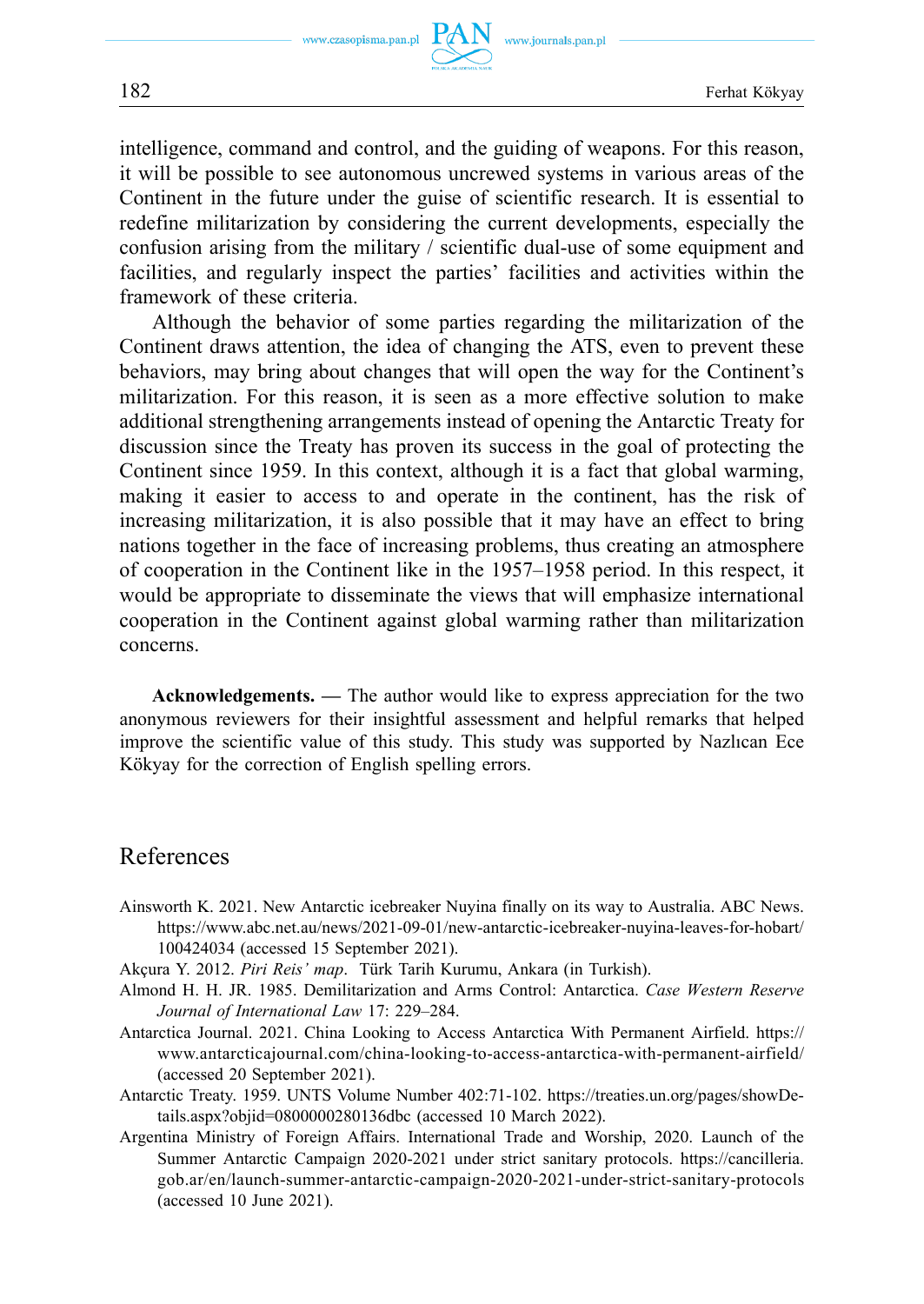#### www.czasopisma.pan.pl

#### Security dilemma and Antarctic militarization 183

- Åtland K. 2014. Interstate relations in the arctic: an emerging security dilemma? *Comparative Strategy* 33: 145–166.
- Australian Antarctic Division. 2016. Australian Antarctic Strategy and 20 Year Action Plan. [https://](https://www.antarctica.gov.au/site/assets/files/53156/2022_update_20yearstrategy.pdf)  [www.antarctica.gov.au/site/assets/files/53156/2022\\_update\\_20yearstrategy.pdf](https://www.antarctica.gov.au/site/assets/files/53156/2022_update_20yearstrategy.pdf) (accessed 20 June 2021).
- Australian Antarctic Division. 2021. Future investment planned as Antarctic environment protected. [https://www.antarctica.gov.au/news/2021/decision-on-australian-antarctic-runway](https://www.antarctica.gov.au/news/2021/decision-on-australian-antarctic-runway-proposal/)[proposal/](https://www.antarctica.gov.au/news/2021/decision-on-australian-antarctic-runway-proposal/) (accessed 5 March 2022).
- Australian Government. 2017. 2017 Foreign Policy White Paper. [https://www.dfat.gov.au/sites/](https://www.dfat.gov.au/sites/default/files/2017-foreign-policy-white-paper.pdf)  [default/files/2017-foreign-policy-white-paper.pdf](https://www.dfat.gov.au/sites/default/files/2017-foreign-policy-white-paper.pdf) (accessed 10 March 2021).
- Australian Government. 2020. Australian Antarctic Treaty Inspections 2020. [https://documents.ats.](https://documents.ats.aq/ATCM43/att/ATCM43_att061_e.pdf)  [aq/ATCM43/att/ATCM43\\_att061\\_e.pdf](https://documents.ats.aq/ATCM43/att/ATCM43_att061_e.pdf) (accessed 28 August 2021).
- Australian Government Department of Defence. 2016. 2016 White Paper on Defence. [https://](https://www1.defence.gov.au/sites/default/files/2021-08/2016-Defence-White-Paper.pdf)  [www1.defence.gov.au/sites/default/files/2021-08/2016-Defence-White-Paper.pdf](https://www1.defence.gov.au/sites/default/files/2021-08/2016-Defence-White-Paper.pdf) (accessed 25 April 2021).
- Batemen S. 2013. Is Antarctica demilitarised? *The Strategist* [https://www.aspistrategist.org.au/is](https://www.aspistrategist.org.au/is-antarctica-demilitarised/)[antarctica-demilitarised/](https://www.aspistrategist.org.au/is-antarctica-demilitarised/) (accessed 15 June 2021).
- BBC. 2012. Argentina angry after Antarctic territory named after Queen. [https://www.bbc.com/](https://www.bbc.com/news/uk-20822582)  [news/uk-20822582](https://www.bbc.com/news/uk-20822582) (accessed 10 December 2020).
- Berkman P.A. 2009. International Spaces Promote Peace. *Nature* 462: 412–413.
- Brady A.M. 2017a. China's Expanding Antarctic Interests: Implications For New Zealand. Presented at the conference: 'Small States and the Changing Global Order: New Zealand Faces the Future' at University of Canterbury, Christchurch, New Zealand. 3–4 June 2017. [https://www.canterbury.ac.nz/media/documents/research/China's-expanding-Antarctic-inter](https://www.canterbury.ac.nz/media/documents/research/China�s-expanding-Antarctic-interests.pdf)[ests.pdf](https://www.canterbury.ac.nz/media/documents/research/China�s-expanding-Antarctic-interests.pdf) (accessed 20 January 2021).
- Brady A.M. 2017b. China's Expanding Antarctic Interests: Implications for Australia. The Australian Strategy and Policy Institute, Canberra.
- Brady A.M. and Seungryeol K. 2012. Cool Korea: Korea's growing Antarctic interests. *In:*  A.M. Brady (ed.) *The emerging politics of Antarctica*. NY: Routledge, New York: 75–95.
- Brooks S. and Jabour J. 2020. Australia wants to build a huge concrete runway in Antarctica. Here's why that's a bad idea. The Conversation. Retrieved from [https://theconversation.com/](https://theconversation.com/australia-wants-to-build-a-huge-concrete-runway-in-antarctica-heres-why-thats-a-bad-idea-139596)  [australia-wants-to-build-a-huge-concrete-runway-in-antarctica-heres-why-thats-a-bad-idea-](https://theconversation.com/australia-wants-to-build-a-huge-concrete-runway-in-antarctica-heres-why-thats-a-bad-idea-139596)[139596](https://theconversation.com/australia-wants-to-build-a-huge-concrete-runway-in-antarctica-heres-why-thats-a-bad-idea-139596) (accessed 28 September 2021).
- Clarin digital. 2012. The DNI will begin to bring the new Argentine bicontinental map. Clarín digital. [https://www.clarin.com/politica/dni-comenzara-traer-nuevo-mapa-bicontinental-ar](https://www.clarin.com/politica/dni-comenzara-traer-nuevo-mapa-bicontinental-argentino_0_8m6BXt9UN.html)gentino 0 8m6BXt9UN.html (accessed 11 May 2021) (in Spanish).
- Cole W. 2021. Australia's new US-UK security pact risks China trade. Reuters. [https://www.](https://www.reuters.com/world/asia-pacific/australias-new-us-uk-security-pact-risks-china-trade-2021-09-16/)  [reuters.com/world/asia-pacific/australias-new-us-uk-security-pact-risks-china-trade-2021-09-](https://www.reuters.com/world/asia-pacific/australias-new-us-uk-security-pact-risks-china-trade-2021-09-16/)  [16/](https://www.reuters.com/world/asia-pacific/australias-new-us-uk-security-pact-risks-china-trade-2021-09-16/) (accessed 30 September 2021).
- Commonwealth of Australia. 2016. Australian Antarctic Strategy and 20 Year Action Plan.
- Coşkun F. 2013. Piri Reis' map. *Atlas Journal*. 240. [https://www.atlasdergisi.com/kesfet/bilim](https://www.atlasdergisi.com/kesfet/bilim-haberleri/piri-reis-ve-haritasi.html)[haberleri/piri-reis-ve-haritasi.html](https://www.atlasdergisi.com/kesfet/bilim-haberleri/piri-reis-ve-haritasi.html) (accessed 13 September 2021).
- Croxall J.P. and Nicol S. 2004. Management of Southern Ocean fisheries: Global forces and future sustainability. *Antarctic Science* 16: 569–584.
- Defense News. 2013. Chile expands Antarctica presence. United Press International. [https://www.](https://www.upi.com/Defense-News/2013/01/23/Chile-expands-Antarctica-presence/52761358952132/)  [upi.com/Defense-News/2013/01/23/Chile-expands-Antarctica-presence/52761358952132/](https://www.upi.com/Defense-News/2013/01/23/Chile-expands-Antarctica-presence/52761358952132/)  (accessed 25 April 2021).
- Department of Environment and Energy Australian Government. 2019. 8594 Davis Aerodrome Project. [http://epbcnotices.environment.gov.au/\\_entity/annotation/21cd824e-4f42-ea11-b0a8-](http://epbcnotices.environment.gov.au/_entity/annotation/21cd824e-4f42-ea11-b0a8-00505684324c/a71d58ad-4cba-48b6-8dab-f3091fc31cd5?t=1591849731552)  [00505684324c/a71d58ad-4cba-48b6-8dab-f3091fc31cd5?t=1591849731552](http://epbcnotices.environment.gov.au/_entity/annotation/21cd824e-4f42-ea11-b0a8-00505684324c/a71d58ad-4cba-48b6-8dab-f3091fc31cd5?t=1591849731552) (accessed 23 June 2021).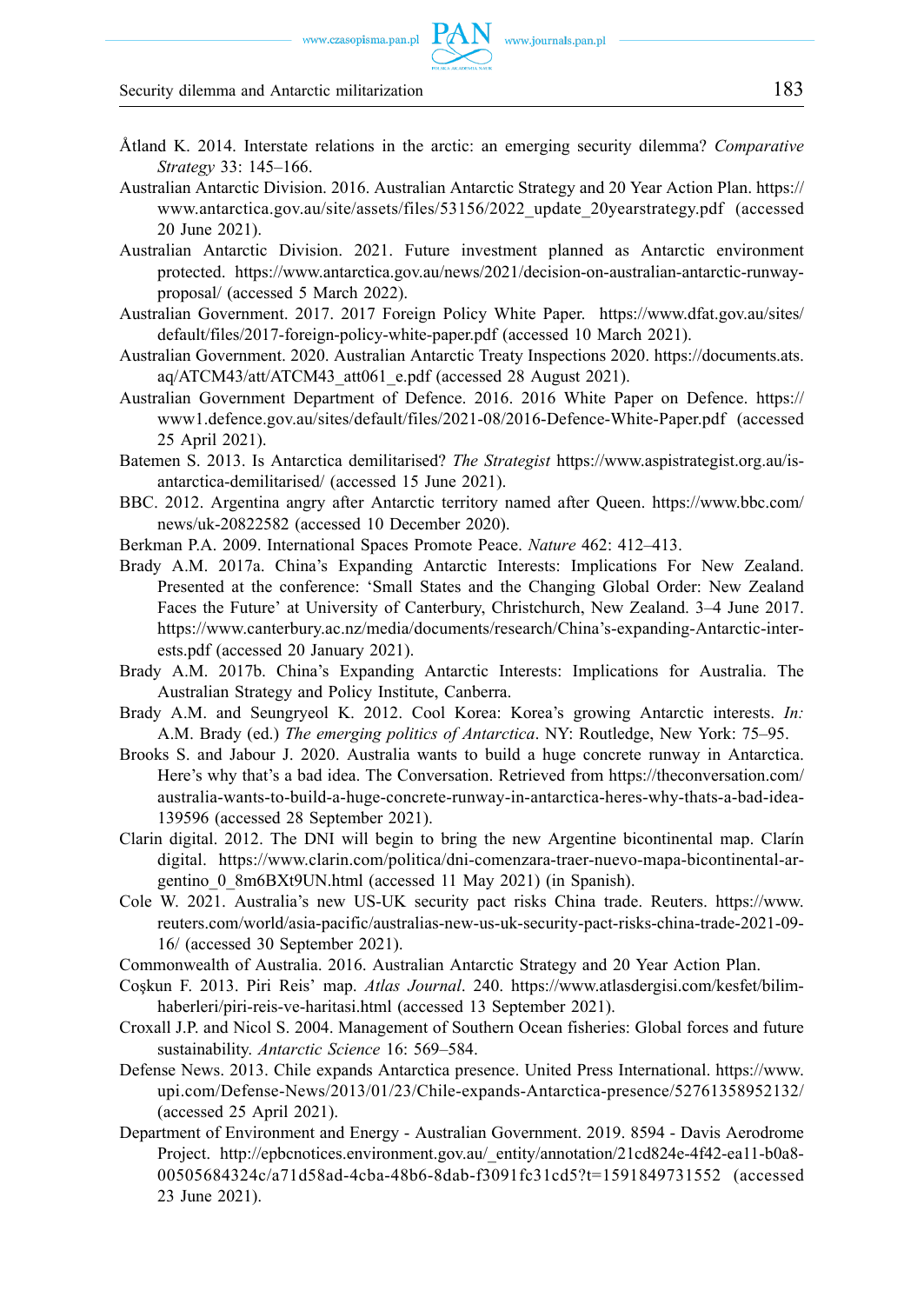www.journals.pan.pl

- Dodds. K. 2008. The Great Game in Antarctica: Britain and the 1959 Antarctic Treaty. *Contemporary British History* 22: 43–66.
- Ergüven, N.S., 2017. Antarctic Security in Terms of International Law. *In:* Gümrükçü, H., Ersoy, G., Şimşek, A.İ. and Dinçer, F.C.Y. (eds.) Küresel Bakışla Kutup Çağı-3. Elif, Ankara: 52-63 (in Turkish).
- Espach R. 2021. A New Great Game Finds the South Atlantic. War on the Rocks. [https://](https://warontherocks.com/2021/03/a-new-great-game-finds-the-south-atlantic/)  [warontherocks.com/2021/03/a-new-great-game-finds-the-south-atlantic/](https://warontherocks.com/2021/03/a-new-great-game-finds-the-south-atlantic/) (accessed 25 May 2021).
- Feiger L. and Wilson M. 2020. The Countries Taking Advantage of Antarctica During the Pandemic. The Atlantic. [https://www.theatlantic.com/politics/archive/2020/05/antarctica](https://www.theatlantic.com/politics/archive/2020/05/antarctica-great-power-competition-australia-united-states-britain-russia-china-arctic/611674/)[great-power-competition-australia-united-states-britain-russia-china-arctic/611674/](https://www.theatlantic.com/politics/archive/2020/05/antarctica-great-power-competition-australia-united-states-britain-russia-china-arctic/611674/) (accessed 05 August 2021).
- Flamm P. 2021. An unlikely partnership? New Zealand-South Korea bilateral cooperation and Antarctic order. *Polar Record* 57: e4.
- Gardiner M., Morrissey R. and Hurley J. 2021. The White Elephant in the Room: Antarctica in Modern Geopolitics. Strategy Bridge. [https://thestrategybridge.org/the-bridge/2021/7/5/the](https://thestrategybridge.org/the-bridge/2021/7/5/the-white-elephant-in-the-room-antarctica-in-modern-geopolitics)[white-elephant-in-the-room-antarctica-in-modern-geopolitics](https://thestrategybridge.org/the-bridge/2021/7/5/the-white-elephant-in-the-room-antarctica-in-modern-geopolitics) (accessed 12 August 2021).
- General Assembly 13th session. RES 1348 (XIII), 13.12.1958. Question of the Peaceful Use of Outer Space. United Nations Office for Outer Space Affairs (UNOOSA).
- Giri C. 2012. Who will control the Antarctic?. Gateway House: Indian Council on Global Relations <https://www.gatewayhouse.in/who-will-control-antarctic/>(accessed 18 April 2021).
- Gothe-Snape J. 2019. Defence wants to roll out military tech in Antarctica despite Treaty ban on military activity. ABC News. [https://www.abc.net.au/news/2019-08-19/australia-antarctica](https://www.abc.net.au/news/2019-08-19/australia-antarctica-military-dual-use-technology/11427226?nw=0&r=HtmlFragment)[military-dual-use-technology/11427226?nw=0&r=HtmlFragment](https://www.abc.net.au/news/2019-08-19/australia-antarctica-military-dual-use-technology/11427226?nw=0&r=HtmlFragment) (accessed 10 March 2021).
- Hemmings A. D. 2020. Challenges to Substantive Demilitarisation in the Antarctic Treaty Area, *The Yearbook of Polar Law Online* 12: 172–194.
- Hemmings A. D., Chaturvedi S., Leane E., Liggett, D. and Salazar J. F. 2015. Nationalism in Today's Antarctic. *The Yearbook of Polar Law Online* 7: 531–555.
- Herz J.H. 1951. *Political Realism and Political Idealism: A Study in Theories and Realities*. University of Chicago Press, Chicago.
- Herz J.H. 1961. *International Politics in the Atomic Age*. Columbia University Press, New York.
- Hong N. 2021. China and the Antarctic: Presence, policy, perception, and public diplomacy. *Marine Policy* 134: 104779.
- Hoyt E. 2005. *Marine Protected Areas for Whales, Dolphins, and Porpoises: A World Handbook for Cetacean Habitat Conservation and Planning*, Earthscan, London.
- Humpert M. 2019. China's first nuclear icebreaker could serve as test platform for future nuclear aircraft carriers. *Arctic Today*. [https://www.arctictoday.com/chinas-first-nuclear-icebreaker](https://www.arctictoday.com/chinas-first-nuclear-icebreaker-could-serve-as-test-platform-for-future-nuclear-aircraft-carriers/)[could-serve-as-test-platform-for-future-nuclear-aircraft-carriers/](https://www.arctictoday.com/chinas-first-nuclear-icebreaker-could-serve-as-test-platform-for-future-nuclear-aircraft-carriers/) (accessed 20 March 2021).
- IAATO. 2021. IAATO Overview of Antarctic Tourism: A Historical Review of Growth, the 2020– 21 Season, and Preliminary Estimates for 2021-22. Information Paper Submitted by the International Association of Antarctica Tour Operators. 43rd Antarctic Treaty Consultative Meeting, Paris.
- Jabour J. 2015. Antarctic Resources Topical Issues. *In:* Natalia Loukacheva (ed.) *Polar Law and Resources*. Rosendahls‐Schultz Grafisk, Denmark.
- Jervis R. 2015. Balance of Power: Political. *In:* James D. Wright (ed.) *International Encyclopedia of the Social & Behavioral Sciences*. Elsevier, Oxford.
- Jiangang Z., Qide Y. and Xiaoliang, L. 2005. The Analysis of Antarctic resources, and their exploitation, and potential for utilization. *Zhongguo ruan kexue* 8: 17–21 (in Chinese).
- Kubny H. 2021. Argentina ended its Antarctic Campaign. Polar Journal. [https://polarjournal.ch/en/](https://polarjournal.ch/en/2021/04/16/argentina-ended-its-antarctic-campaign/)  [2021/04/16/argentina-ended-its-antarctic-campaign/](https://polarjournal.ch/en/2021/04/16/argentina-ended-its-antarctic-campaign/) (accessed 10 June 2021).